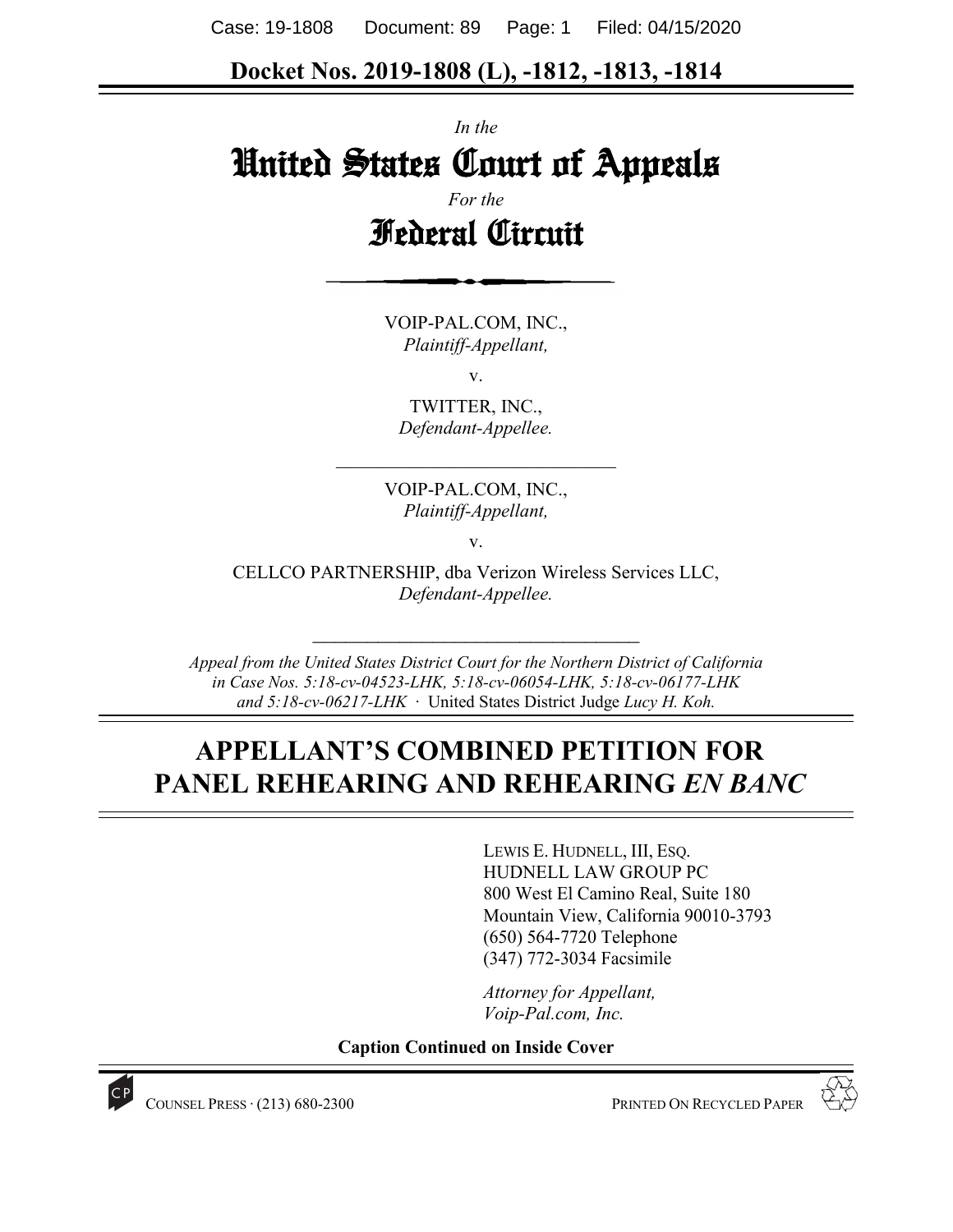VOIP-PAL.COM, INC., *Plaintiff-Appellant,*

v.

AT&T CORP., *Defendant-Appellee.*

*\_\_\_\_\_\_\_\_\_\_\_\_\_\_\_\_\_\_\_\_\_\_\_\_\_\_\_\_\_\_*

VOIP-PAL.COM, INC., *Plaintiff-Appellant,*

v.

APPLE, INC, *Defendant-Appellee.*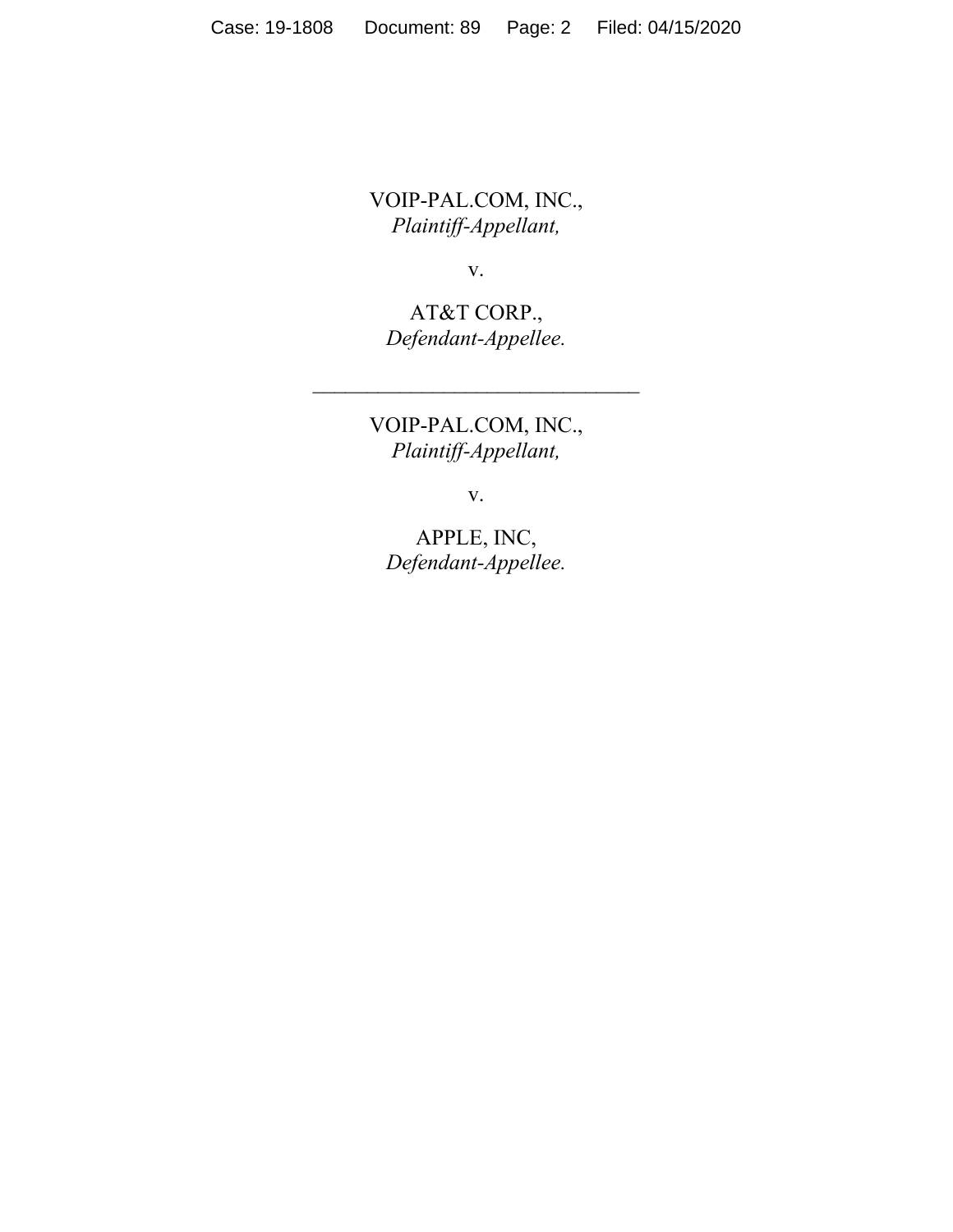| UNITED STATES COURT OF APPEALS FOR THE FEDERAL CIRCUIT                                                                                                                                                                                                                              |                                                                                                                                                |                                                                                                        |  |  |
|-------------------------------------------------------------------------------------------------------------------------------------------------------------------------------------------------------------------------------------------------------------------------------------|------------------------------------------------------------------------------------------------------------------------------------------------|--------------------------------------------------------------------------------------------------------|--|--|
| VOIP-PAL.COM, INC.<br>v. TWITTER, INC.                                                                                                                                                                                                                                              |                                                                                                                                                |                                                                                                        |  |  |
| Case No. 19-1808 (lead case)                                                                                                                                                                                                                                                        |                                                                                                                                                |                                                                                                        |  |  |
| <b>CERTIFICATE OF INTEREST</b>                                                                                                                                                                                                                                                      |                                                                                                                                                |                                                                                                        |  |  |
| Counsel for the:<br>$\square$ (petitioner) $\square$ (appellant) $\square$ (respondent) $\square$ (appellee) $\square$ (amicus) $\square$ (name of party)                                                                                                                           |                                                                                                                                                |                                                                                                        |  |  |
| VoIP-Pal.com, Inc.                                                                                                                                                                                                                                                                  |                                                                                                                                                |                                                                                                        |  |  |
|                                                                                                                                                                                                                                                                                     | certifies the following (use "None" if applicable; use extra sheets if necessary):                                                             |                                                                                                        |  |  |
| 1. Full Name of Party<br>Represented by me                                                                                                                                                                                                                                          | 2. Name of Real Party in interest<br>(Please only include any real party<br>in interest NOT identified in<br>Question 3) represented by me is: | 3. Parent corporations and<br>publicly held companies<br>that own 10% or more of<br>stock in the party |  |  |
| VoIP.Pal.com, Inc.                                                                                                                                                                                                                                                                  | VoIP-Pal.com, Inc.                                                                                                                             | <b>None</b>                                                                                            |  |  |
|                                                                                                                                                                                                                                                                                     |                                                                                                                                                |                                                                                                        |  |  |
|                                                                                                                                                                                                                                                                                     |                                                                                                                                                |                                                                                                        |  |  |
|                                                                                                                                                                                                                                                                                     |                                                                                                                                                |                                                                                                        |  |  |
|                                                                                                                                                                                                                                                                                     |                                                                                                                                                |                                                                                                        |  |  |
|                                                                                                                                                                                                                                                                                     |                                                                                                                                                |                                                                                                        |  |  |
| The names of all law firms and the partners or associates that appeared for the party or amicus now<br>4.<br>represented by me in the trial court or agency or are expected to appear in this court (and who have not<br>or will not enter an appearance in this case) are:<br>None |                                                                                                                                                |                                                                                                        |  |  |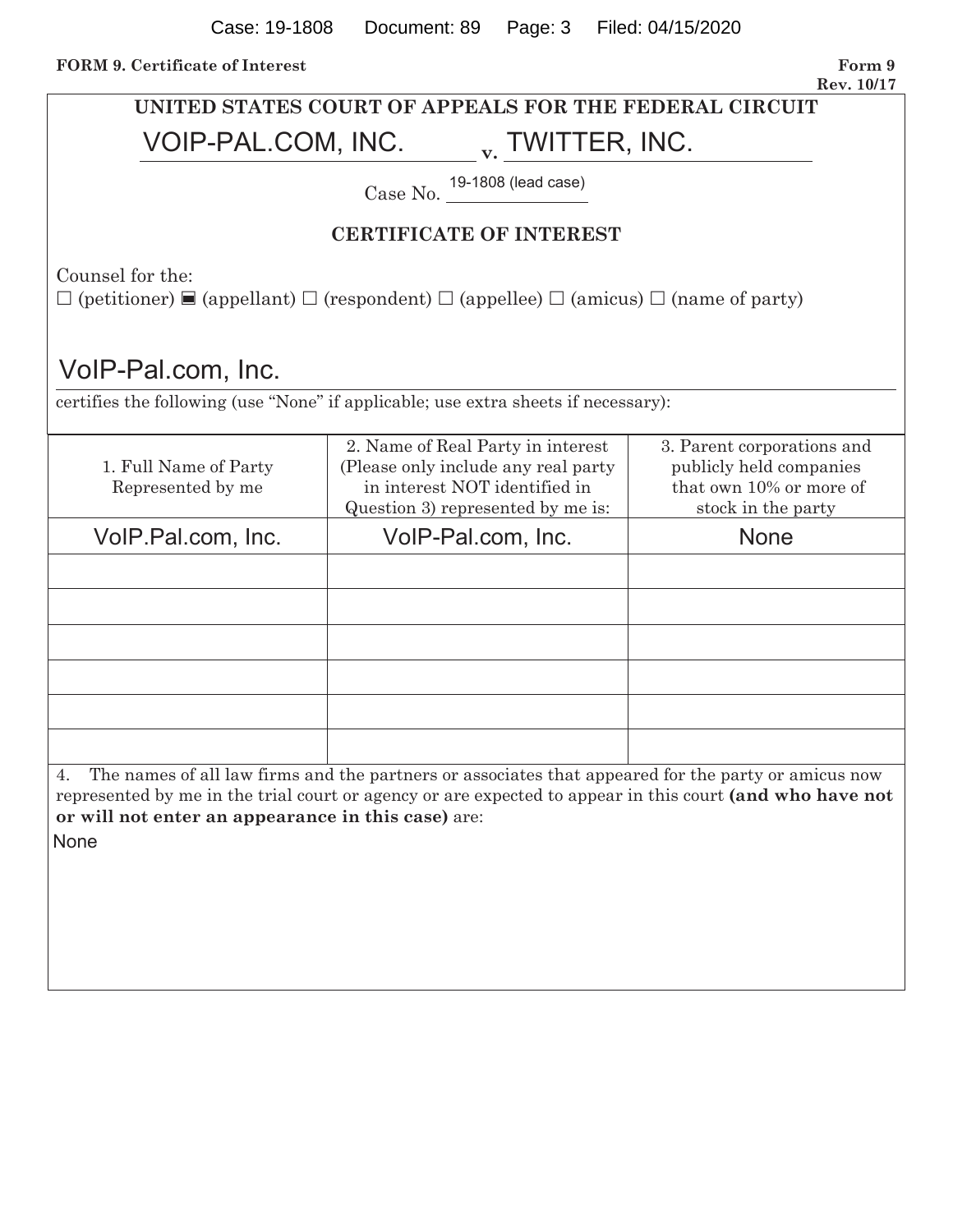#### **FORM 9.** Certificate of Interest Form 9

5. The title and number of any case known to counsel to be pending in this or any other court or agency that will directly affect or be directly affected by this court's decision in the pending appeal. *See* Fed. Cir. R. 47. 4(a)(5) and 47.5(b). (The parties should attach continuation pages as necessary). Date Signature of counsel Please Note: All questions must be answered Printed name of counsel cc: VoIP-Pal.com, Inc. v. Cellco Partnership, dba Verizon Wireless Services LLC, Inc.,Case No. 19-1812; VoIP-Pal.com, Inc. v. AT&T Corp., Case No. 19-1813; VoIP-Pal.com, Inc. v. Apple, Inc., Case No. 19-1814; Apple, Inc. v. VoIP-Pal.com, Inc., Case No. 18-1456 4/15/2020 /s/Lewis E. Hudnell, III Lewis E. Hudnell, III All counsel of record **Reset Fields**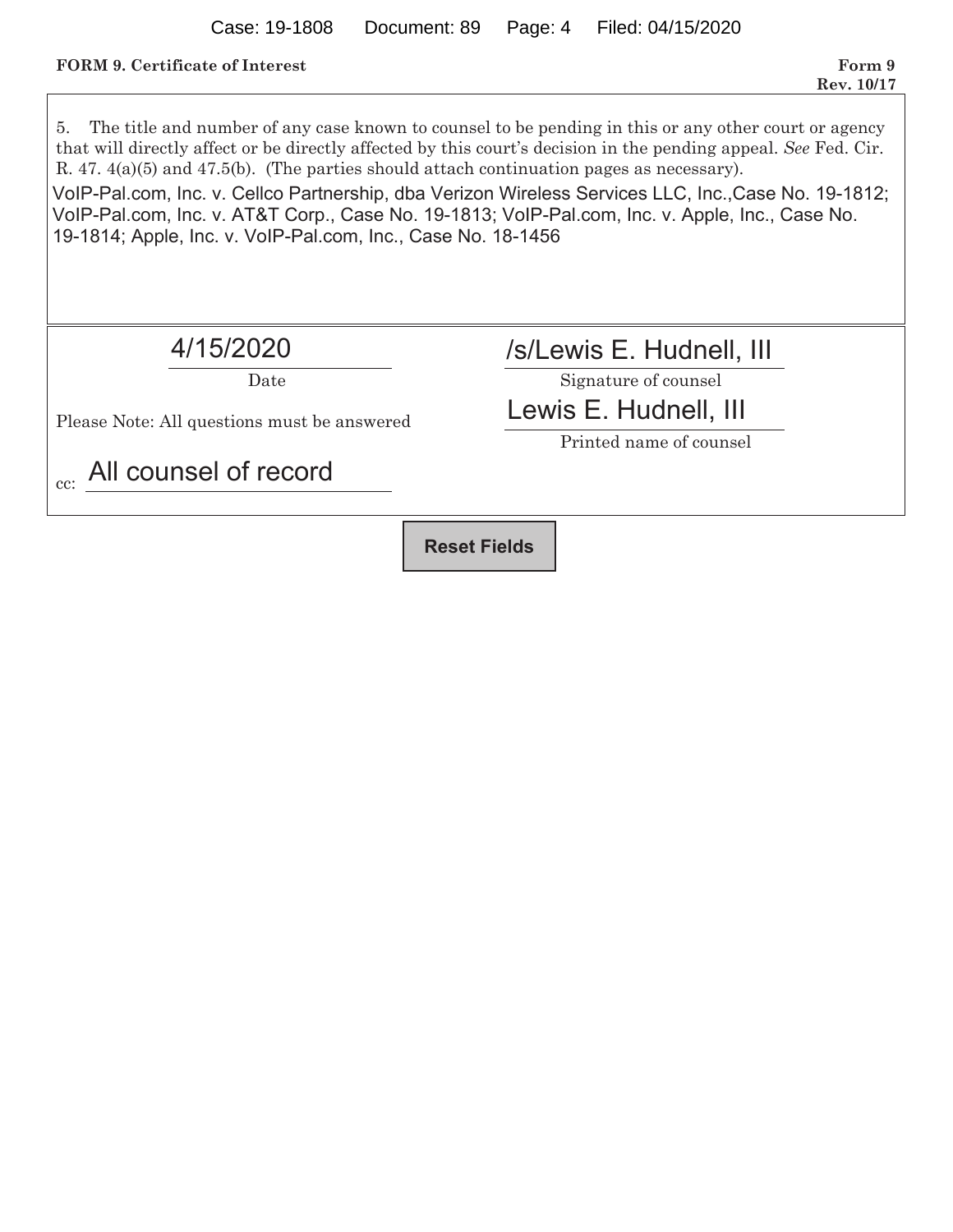# **TABLE OF CONTENTS**

|                |                                                 | <b>CERTIFICATE OF INTEREST</b>                                                                                                                                                |  |
|----------------|-------------------------------------------------|-------------------------------------------------------------------------------------------------------------------------------------------------------------------------------|--|
|                |                                                 |                                                                                                                                                                               |  |
|                |                                                 |                                                                                                                                                                               |  |
|                |                                                 |                                                                                                                                                                               |  |
| $\mathbf{I}$ . |                                                 |                                                                                                                                                                               |  |
| II.            |                                                 | POINTS OF LAW OR FACT OVERLOOKED BY THE PANEL 2                                                                                                                               |  |
| III.           | ARGUMENT IN SUPPORT OF REHEARING EN BANC, OR IN |                                                                                                                                                                               |  |
|                | A <sub>1</sub>                                  | The Panel's Affirmance Of The District Court's Decision                                                                                                                       |  |
|                | <b>B.</b>                                       | The Panel's Decision Improperly Placed The Burden Of<br>Raising A Claim Construction Dispute On VoIP-Pal10                                                                    |  |
|                | $C_{\cdot}$                                     | The District Court Erroneously Rejected VoIP-Pal's Plausible<br>Allegations That The Claims Recite An Inventive Concept<br>Based On A Facial Review Of The Asserted Claims 14 |  |
| IV.            |                                                 |                                                                                                                                                                               |  |
|                |                                                 |                                                                                                                                                                               |  |
|                |                                                 | JUDGMENT, Filed March 16, 2020                                                                                                                                                |  |
|                |                                                 | <b>CERTIFICATE OF SERVICE</b>                                                                                                                                                 |  |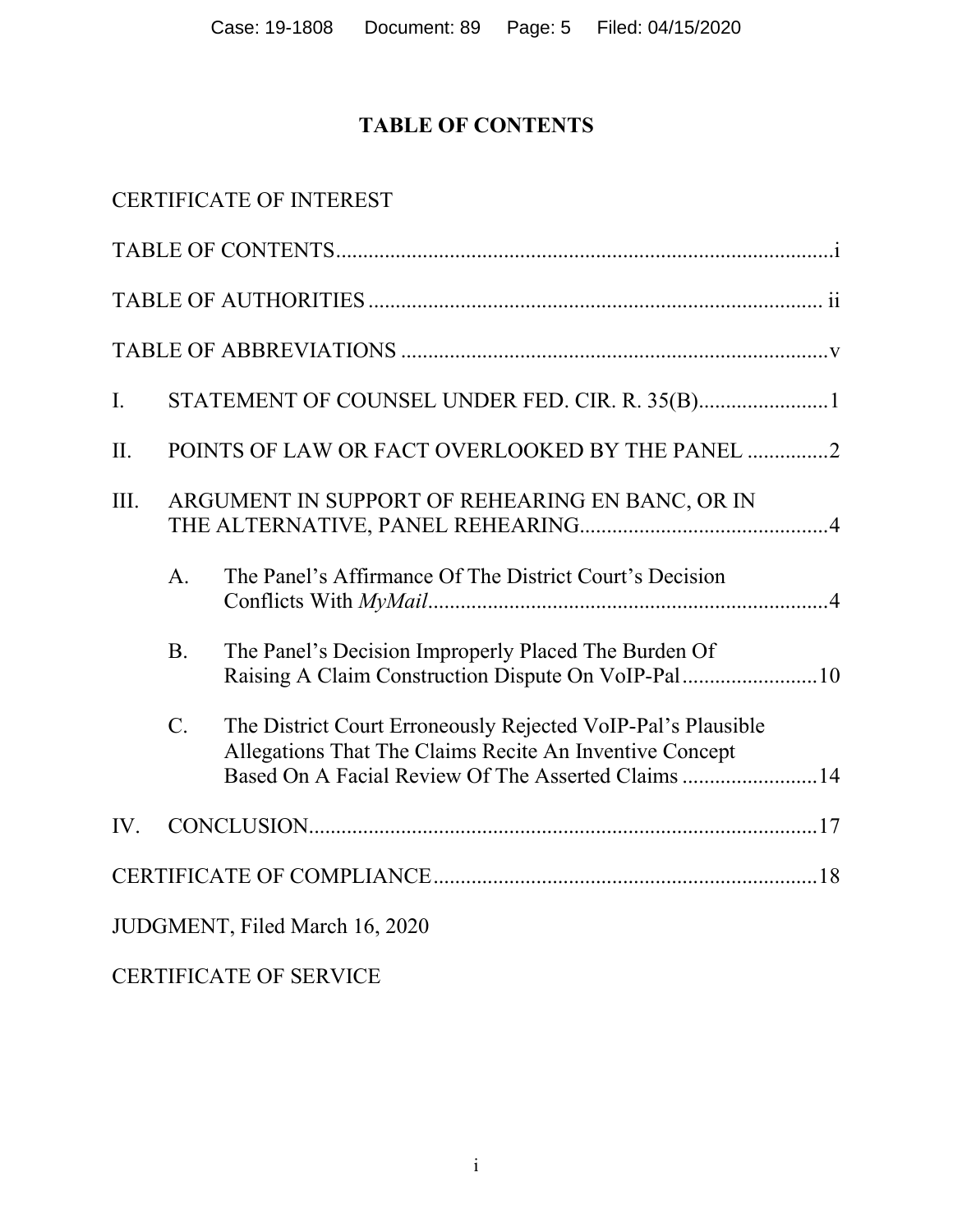# **TABLE OF AUTHORITIES**

# **CASES**

| Aatrix Software, Inc. v. Green Shades Software, Inc.,                                                                 |
|-----------------------------------------------------------------------------------------------------------------------|
| Advanced Mktg. Sys. v. CVS Pharm., Inc.,                                                                              |
| Bancorp Servs., L.L.C. v. Sun Life Assur. Co. of Canada,                                                              |
| Card Verification Solutions, LLC v. Citigroup Inc.,<br>2014 U.S. Dist. LEXIS 137577 (N.D. Ill. Sep. 29, 2014)11       |
| Cellspin Soft, Inc. v. Fitbit, Inc.,                                                                                  |
| Data Distribution Techs., LLC v. BRER Affiliates, Inc.,<br>2014 U.S. Dist. LEXIS 115543 (D.N.J. Aug. 19, 2014)11      |
| DietGoal Innovations LLC v. Bravo Media LLC,                                                                          |
| Grecia v. Bank of N.Y. Mellon Corp.,                                                                                  |
| Integrated Claims Sys., LLC v. Old Glory Ins. Co.,                                                                    |
| Intellectual Ventures I LLC v. Erie Indem. Co.,<br>134 F. Supp. 3d 877 (W.D. Pa. 2015), aff'd and vacated in part by, |
| Joao Control & Monitoring Sys., LLC v. Telular Corp.,                                                                 |
| Loyalty Conversion Sys. Corp. v. Am. Airlines, Inc.,                                                                  |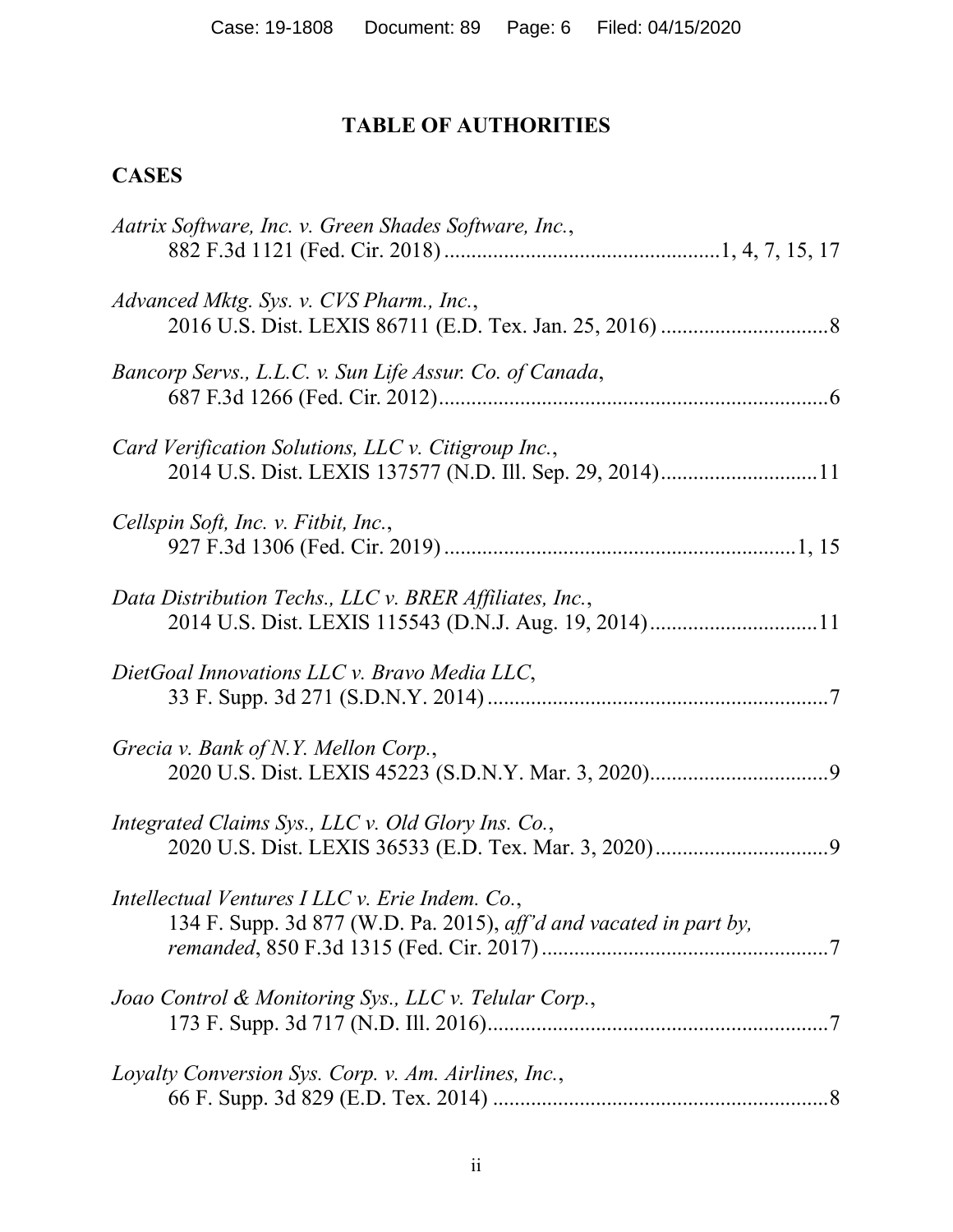| Mortg. Application Techs. v. Meridianlink, Inc.,<br>2020 U.S. Dist. LEXIS 40036 (C.D. Cal. Jan. 6, 2020)10, 12 |
|----------------------------------------------------------------------------------------------------------------|
| MyMail, Ltd. v. ooVoo, LLC,                                                                                    |
| Natural Alternatives Int'l, Inc. v. Creative Compounds, LLC,                                                   |
| Nobelbiz, Inc. v. Global Connect, L.L.C.,                                                                      |
| O2 Micro Int'l Ltd. v. Beyond Innovation Tech. Co.,                                                            |
| $P\&G$ v. QuantifiCare Inc.,                                                                                   |
| Phillips v. AWH Corp.,                                                                                         |
| Presqriber, LLC v. AO Capital Partners LLC,                                                                    |
| Retractable Techs. v. Becton, Dickinson & Co.,                                                                 |
| Twilio, Inc. v. Telesign Corp.,                                                                                |
| Uniloc USA Inc. v. LG Elecs. USA Inc.,                                                                         |
| Voip-Pal.com, Inc. v. Apple Inc.,                                                                              |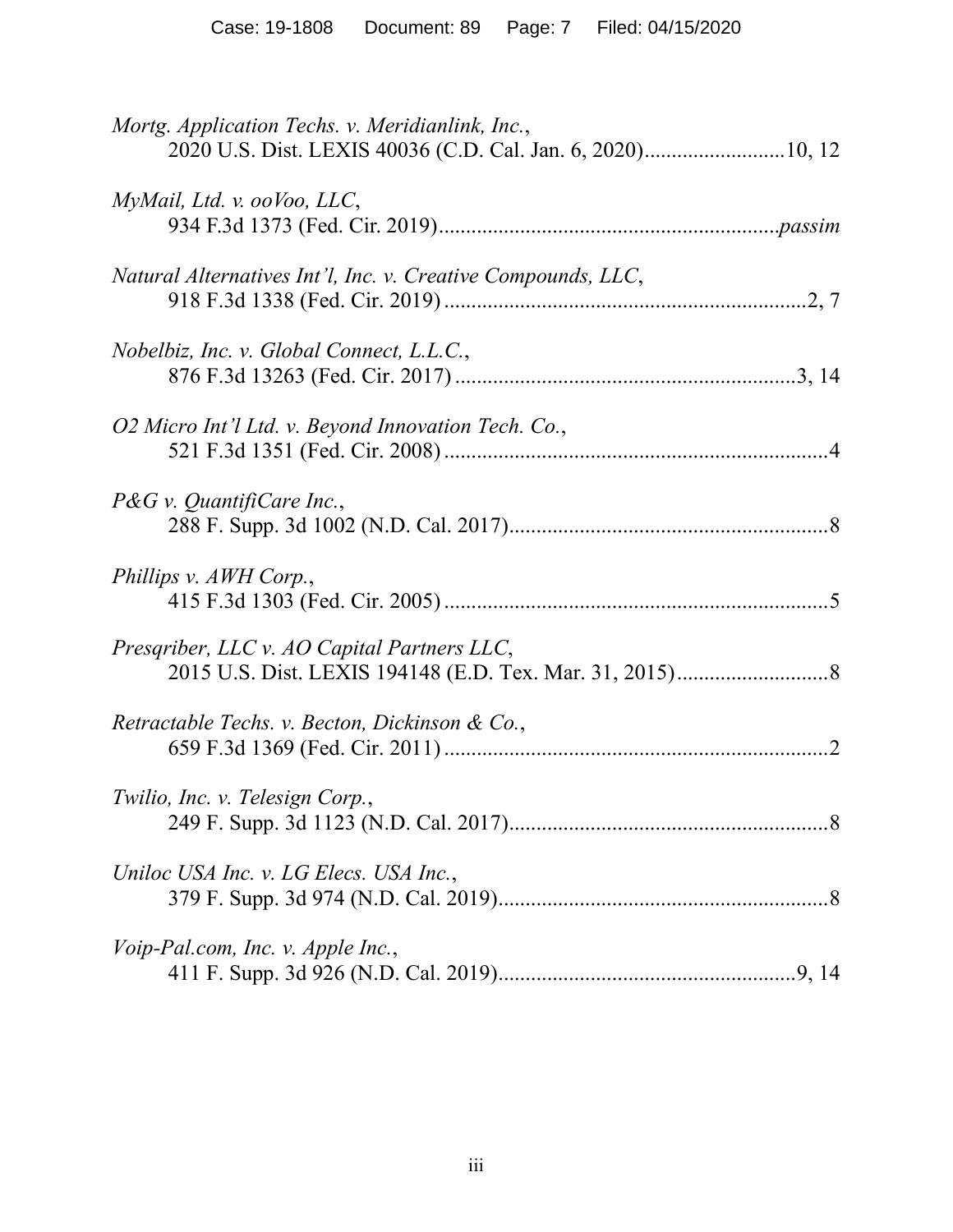# **STATUTES**

| <b>OTHER AUTHORITIES</b>                                                                                                                   |
|--------------------------------------------------------------------------------------------------------------------------------------------|
| 5B Charles Alan Wright & Arthur R. Miller, Federal Practice and                                                                            |
| Gene Quinn, Is the Federal Circuit Closer to Requiring a Real Claim<br>Construction for Patent Eligibility, IPWatchdog.com (Nov. 5, 2018)5 |
| Paul R. Gugliuzza, Quick Decisions in Patent Cases,                                                                                        |
| Timothy R. Holbrook & Mark D. Janis, Patent-Eligible Processes:<br>An Audience Perspective, 17 Vand. J. Ent. & Tech. L. 349 (2015)5        |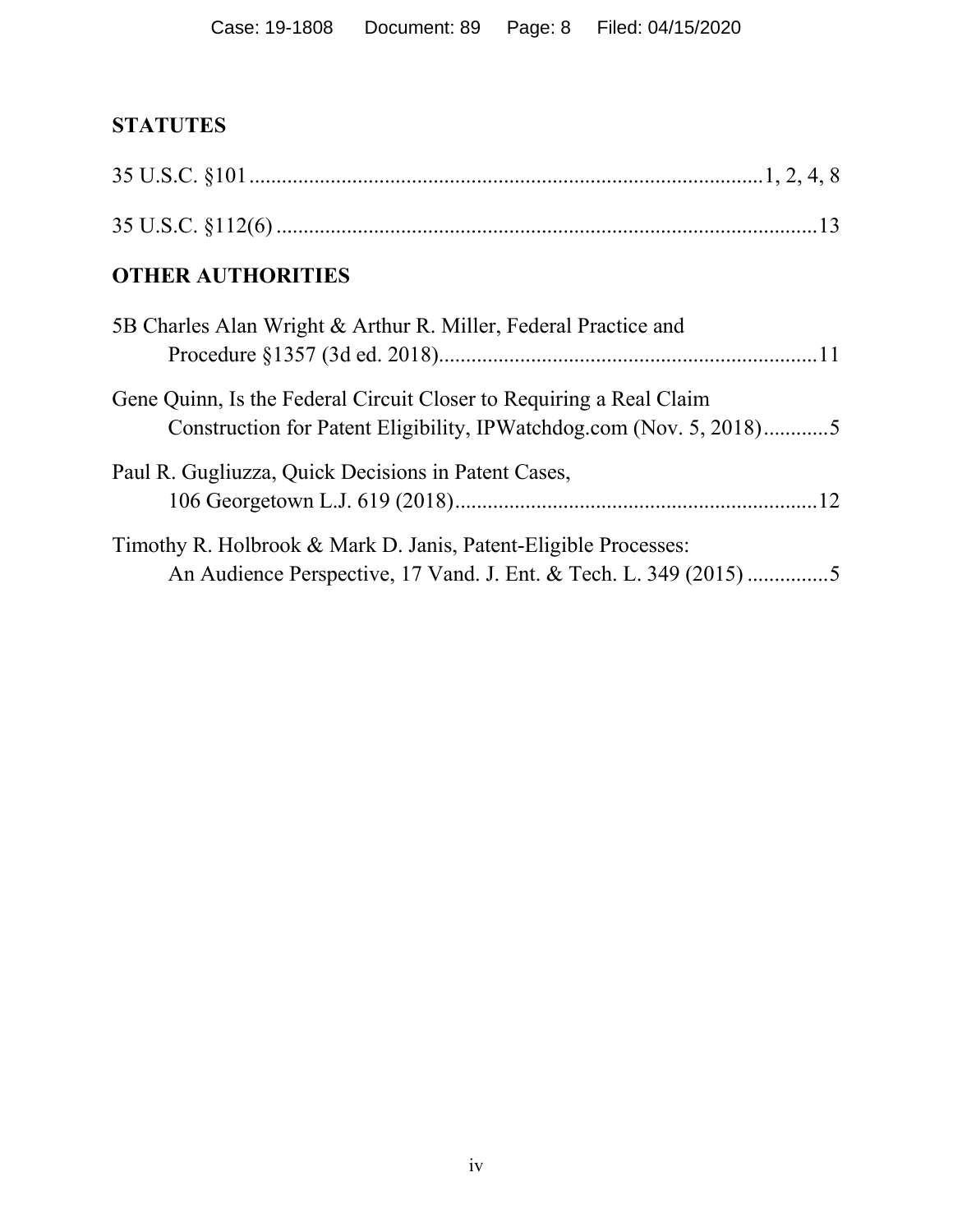Case: 19-1808 Document: 89 Page: 9 Filed: 04/15/2020

## **TABLE OF ABBREVIATIONS**

| <b>ABBREVIATION</b> | <b>TERM</b>                                                                     |
|---------------------|---------------------------------------------------------------------------------|
| VoIP-Pal            | Plaintiff-Appellant VoIP-Pal.com, Inc.                                          |
| Twitter             | Defendant-Appellee Twitter, Inc.                                                |
| Verizon             | Defendant-Appellee Cellco<br>Partnership, dba Verizon Wireless<br>Services, LLC |
| AT&T                | Defendant-Appellee Cellco<br>Partnership, dba Verizon Wireless<br>Services, LLC |
| Apple               | Defendant-Appellee Apple, Inc.                                                  |
| The '815 patent     | U.S. Patent No. 8,542,815                                                       |
| The '815 claims     | Claims 1, 7, 12, 27, 28, 72, 73, 92, and<br>111 of the '815 patent              |
| The '005 patent     | U.S. Patent No. 9,719,005                                                       |
| The '005 claims     | Claims 49, 73, 74, 75, 77, 78, 83, 84,<br>94, 96, and 99 of the '005 patent     |
| The patents-in-suit | The '815 patent and the '005 patent                                             |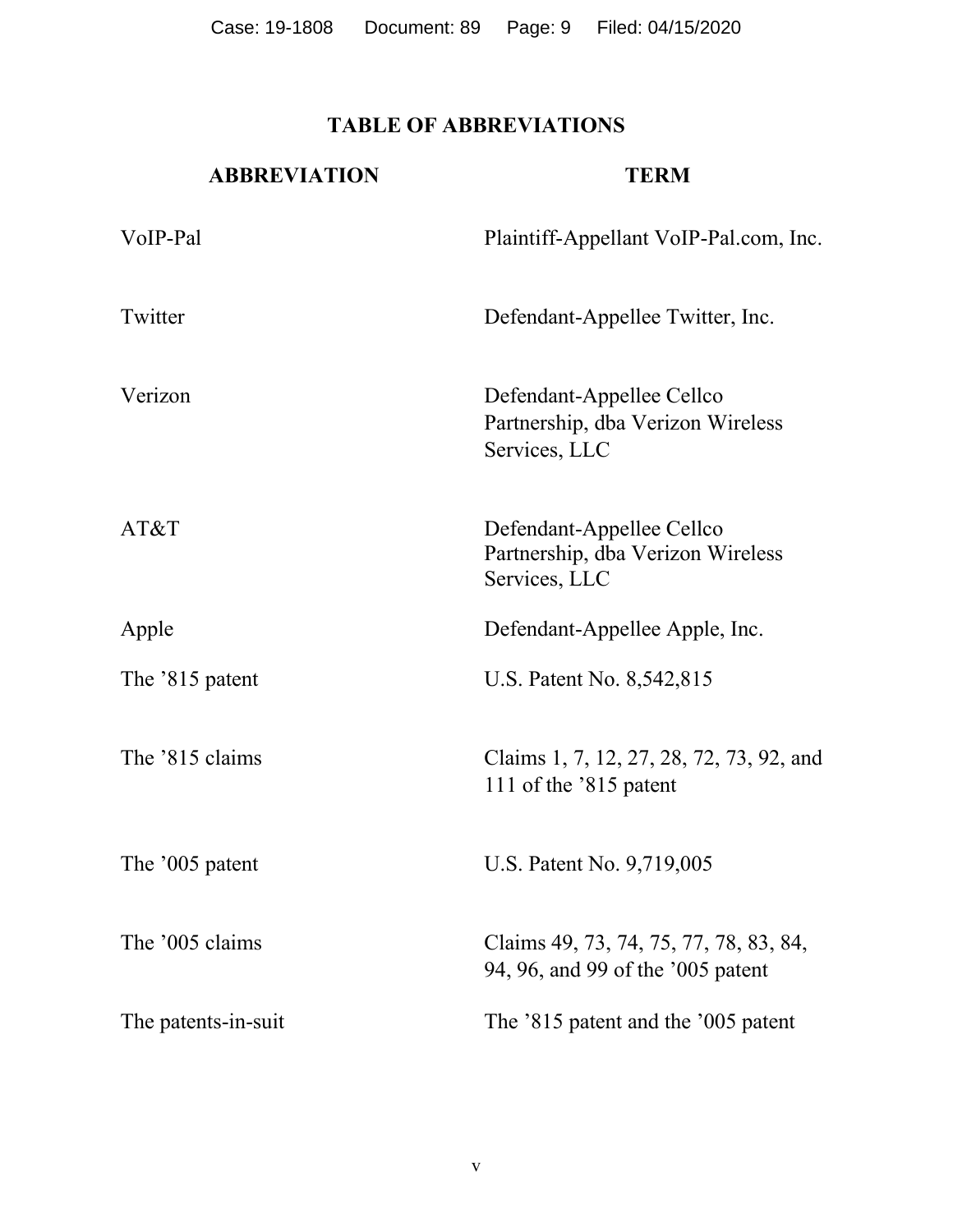| <b>TAC</b>    | Third Amended Complaint             |
|---------------|-------------------------------------|
| <b>PTAB</b>   | Patent Trial and Appeal Board       |
|               |                                     |
| <b>IPR</b>    | <i>Inter Partes Review</i>          |
|               |                                     |
| <b>POSITA</b> | Person of Ordinary Skill in the Art |
|               |                                     |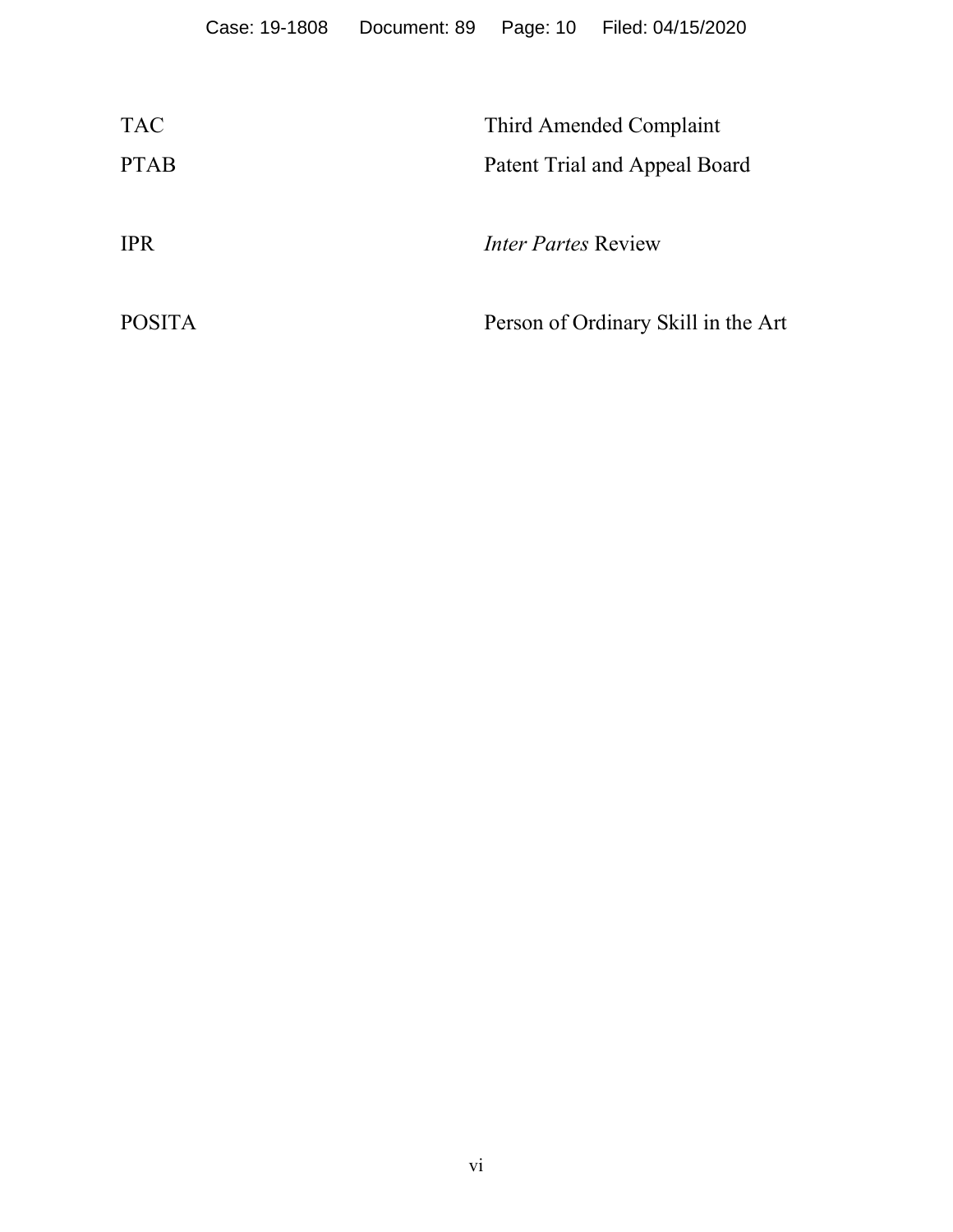#### **I. STATEMENT OF COUNSEL UNDER FED. CIR. R. 35(B)**

Based on my professional judgment, I believe that the panel decision conflicts with this Court's precedent in *MyMail, Ltd. v. ooVoo, LLC*, 934 F.3d 1373 (Fed. Cir. 2019); *Cellspin Soft, Inc. v. Fitbit, Inc.*, 927 F.3d 1306 (Fed. Cir. 2019); and *Aatrix Software, Inc. v. Green Shades Software, Inc.*, 882 F.3d 1121 (Fed. Cir. 2018).

Based on my professional judgment, I believe that this appeal requires an answer to one or more precedent-setting questions of exceptional importance, including:

1. Is it erroneous for a court to resolve a claim construction dispute in the context of a Rule 12 eligibility challenge without claim construction?

2. Is it erroneous to place the burden on the non-moving party to propose terms for construction in opposing a Rule 12 motion to dismiss under 35 U.S.C. §101?

3. Is it erroneous to refute a non-moving party's plausible factual allegations that the claims recite an inventive concept based merely on a facial review of the asserted claims at the pleadings stage?

> By: /s/ Lewis E. Hudnell, III Attorney of Record for Appellant

> > 1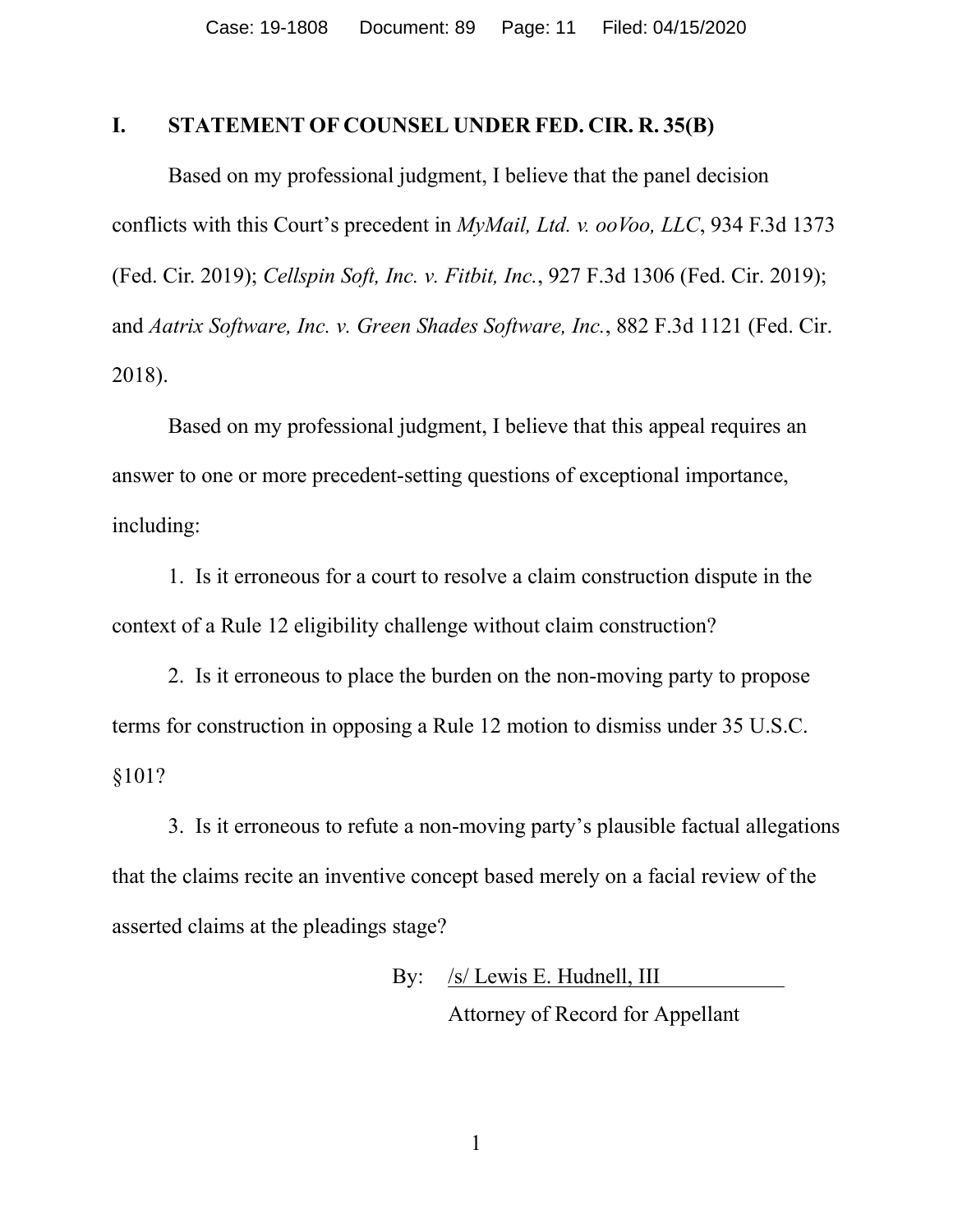#### **II. POINTS OF LAW OR FACT OVERLOOKED BY THE PANEL**

The Court should rehear this case because "the time has come for this court to reconsider whether a [Rule 12] motion based on §101 should be decided before claim construction." *See Natural Alternatives Int'l, Inc. v. Creative Compounds, LLC*, 918 F.3d 1338, 1354 (Fed. Cir. 2019) (Reyna, J., concurring-in-part, dissenting-in-part). "Claim construction is the single most important event in the course of a patent litigation. It . . . is often the difference between . . . validity and invalidity." *Retractable Techs. v. Becton, Dickinson & Co.*, 659 F.3d 1369, 1370 (Fed. Cir. 2011) (Moore, J., dissenting). Yet, district courts continue to invalidate issued patents on eligibility grounds without construing their claims. Recognizing this problem, the Court in *MyMail* recently found that the same district court as in this case—Judge Lucy H. Koh—"erred by failing to address the parties' claim construction dispute before concluding, on a [Rule 12] motion, that the *MyMail*  patents [were ineligible]." *See MyMail*, 934 F.3d at 1381. In this case, however, the panel overlooked the fact that Judge Koh failed to resolve the parties' claim construction dispute and instead performed a perfunctory facial review of the asserted claims, which *MyMail* no longer allows. The Court should convene *en banc*, or the panel should rehear this case, to address the critically important question of whether a district court may resolve claim construction disputes at the pleadings stage without claim construction. Granting rehearing on this question *en*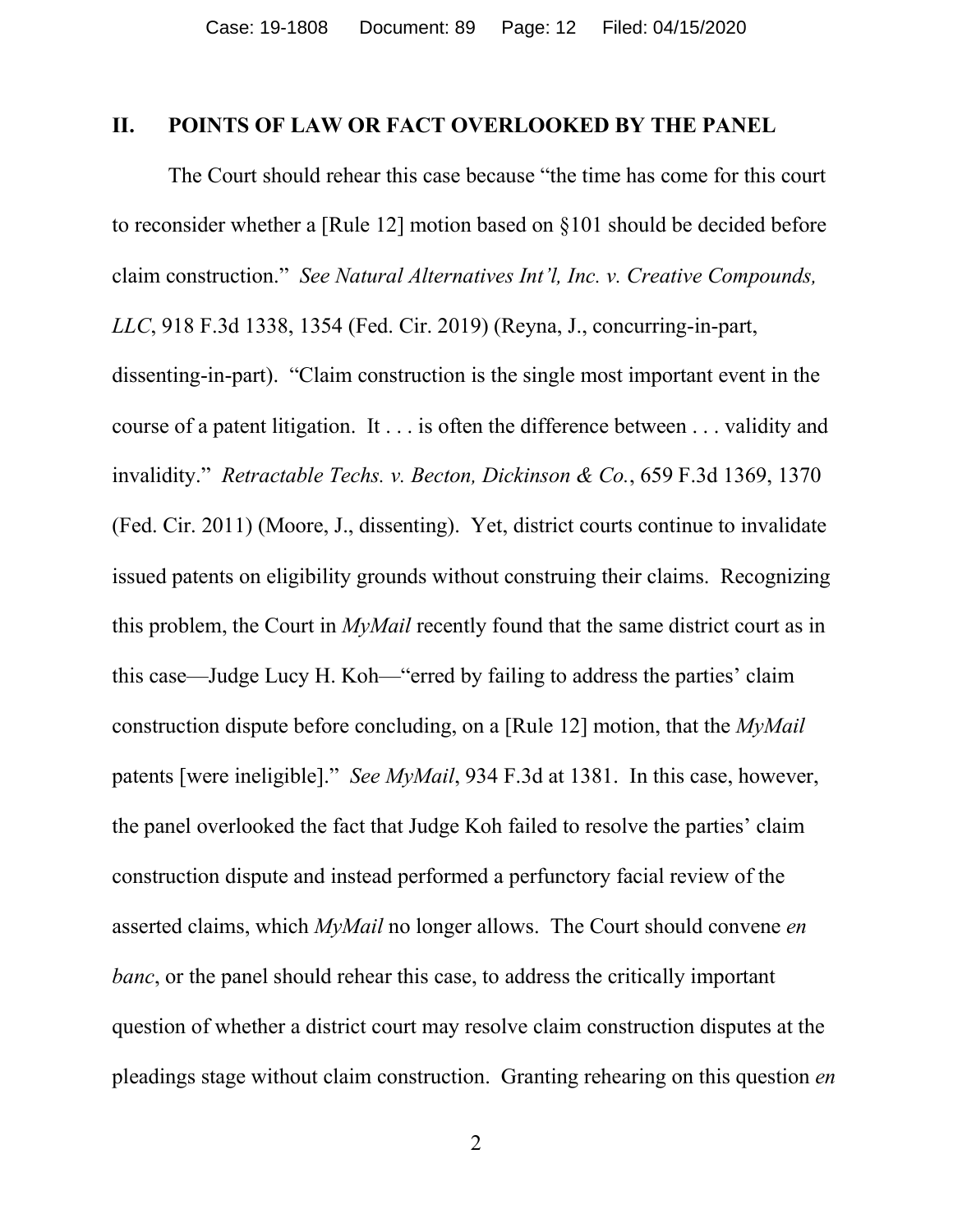#### Case: 19-1808 Document: 89 Page: 13 Filed: 04/15/2020

*banc* to clarify a district court's duty to resolve claim construction disputes is also an opportunity to "provide much-needed guidance *en banc* about *O2 Micro's* reach" insofar as it requires this Court to determine what constitutes an actual claim construction dispute under a Rule 12 eligibility challenge. *See Nobelbiz, Inc. v. Global Connect, L.L.C.*, 876 F.3d 1326, 1327-38 (Fed. Cir. 2017) (O'Malley, J., joined by Newman & Reyna, JJ., dissenting from denial of reh'g *en banc*).

Guidance is also badly needed as to who bore the burden to identify to the district court specific terms to be construed, Appellees or VoIP-Pal. Placing this burden on the non-moving party at the pleadings stage, as Appellees did, has it backwards—Appellees had the burden to show that there is no plausible claim construction under which the asserted claims could be found eligible. The panel failed to hold Appellees to their burden and therefore overlooked a central issue of this appeal.

Consequently, the district court was free to conduct a facial review of the asserted claims, which led it to the erroneous conclusion that the TAC did not plausibly allege a patent-eligible invention. Specifically, the district court improperly concluded that the asserted claims did not capture VoIP-Pal's asserted inventive concepts even though there was no evidence and no claim construction to refute VoIP-Pal's allegations at the pleading stage. The district court's analysis plainly violated this Court's rulings in *Aatrix*, *Cellspin Soft*, and *MyMail*.

3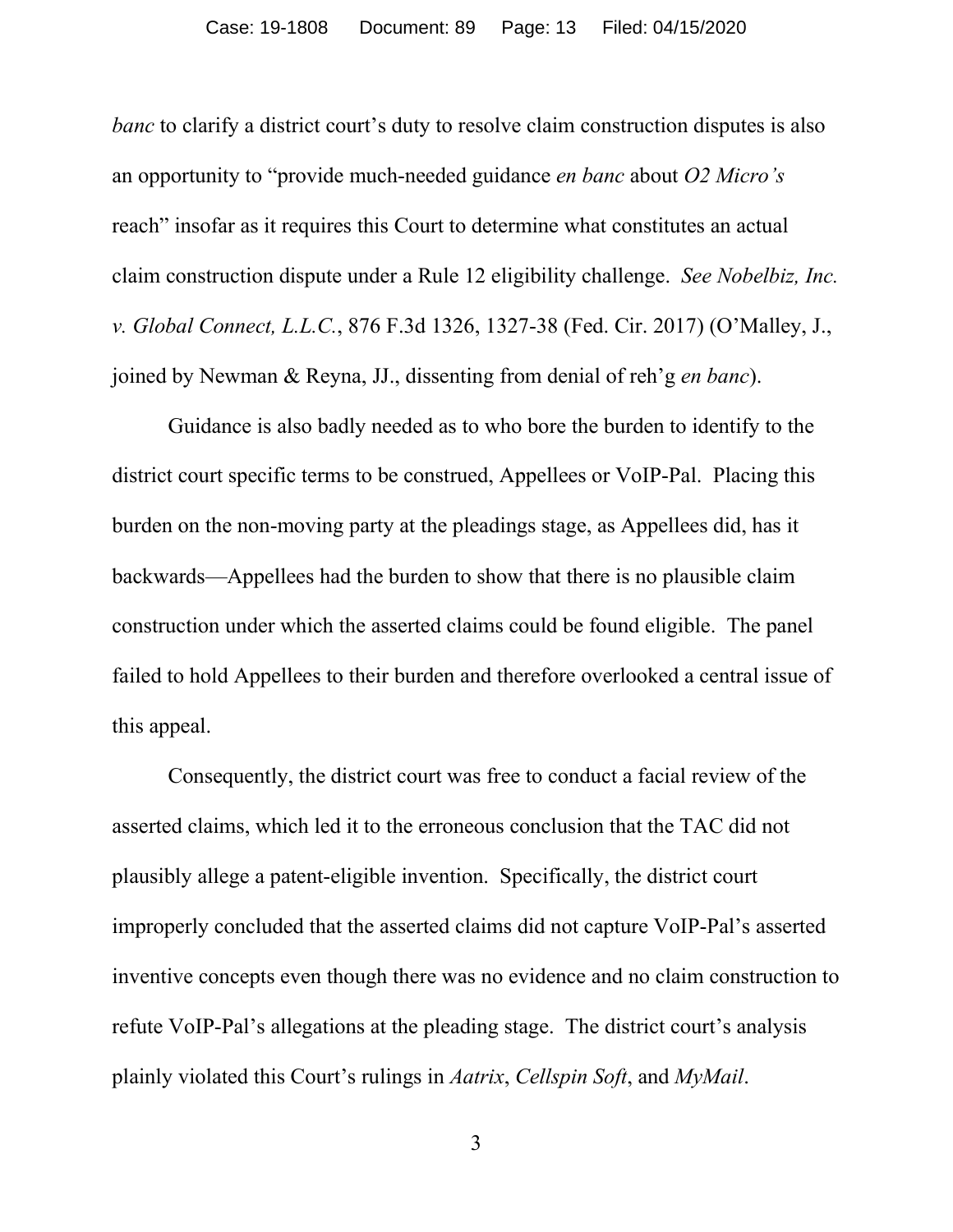VoIP-Pal respectfully submits that a rehearing, either by the panel or *en banc*, is necessary to reconsider these critical claim construction issues arising under a Rule 12 eligibility challenge that the panel overlooked and that the district court misapprehended.

#### **III. ARGUMENT IN SUPPORT OF REHEARING EN BANC, OR IN THE ALTERNATIVE, PANEL REHEARING**

#### **A. The Panel's Affirmance Of The District Court's Decision Conflicts With MyMail.**

The Court should rehear this case because the district court resolved the parties' claim construction dispute contrary to this Court's precedent for addressing such disputes under a Rule 12 eligibility challenge. In *MyMail*, this Court expressly stated that "if the parties raise a claim construction dispute at the [Rule 12] stage, the district court must either [1] adopt the non-moving party's constructions or [2] resolve the dispute to whatever extent is needed to conduct the §101 analysis." *See MyMail*, 934 F.3d at 1379 (citing *Aatrix*, 882 F.3d at 1125); *see also O2 Micro Int'l Ltd. v. Beyond Innovation Tech. Co.*, 521 F.3d 1351, 1362- 63 (Fed. Cir. 2008) ("When the parties present a fundamental dispute regarding the scope of a claim term, it is the court's duty to resolve it."). The district court did neither. Instead, the district court conducted a perfunctory facial review of the asserted claims—a third type of claim analysis that *MyMail* no longer allows. Indeed, the district court did not adequately consider the patents-in-suit's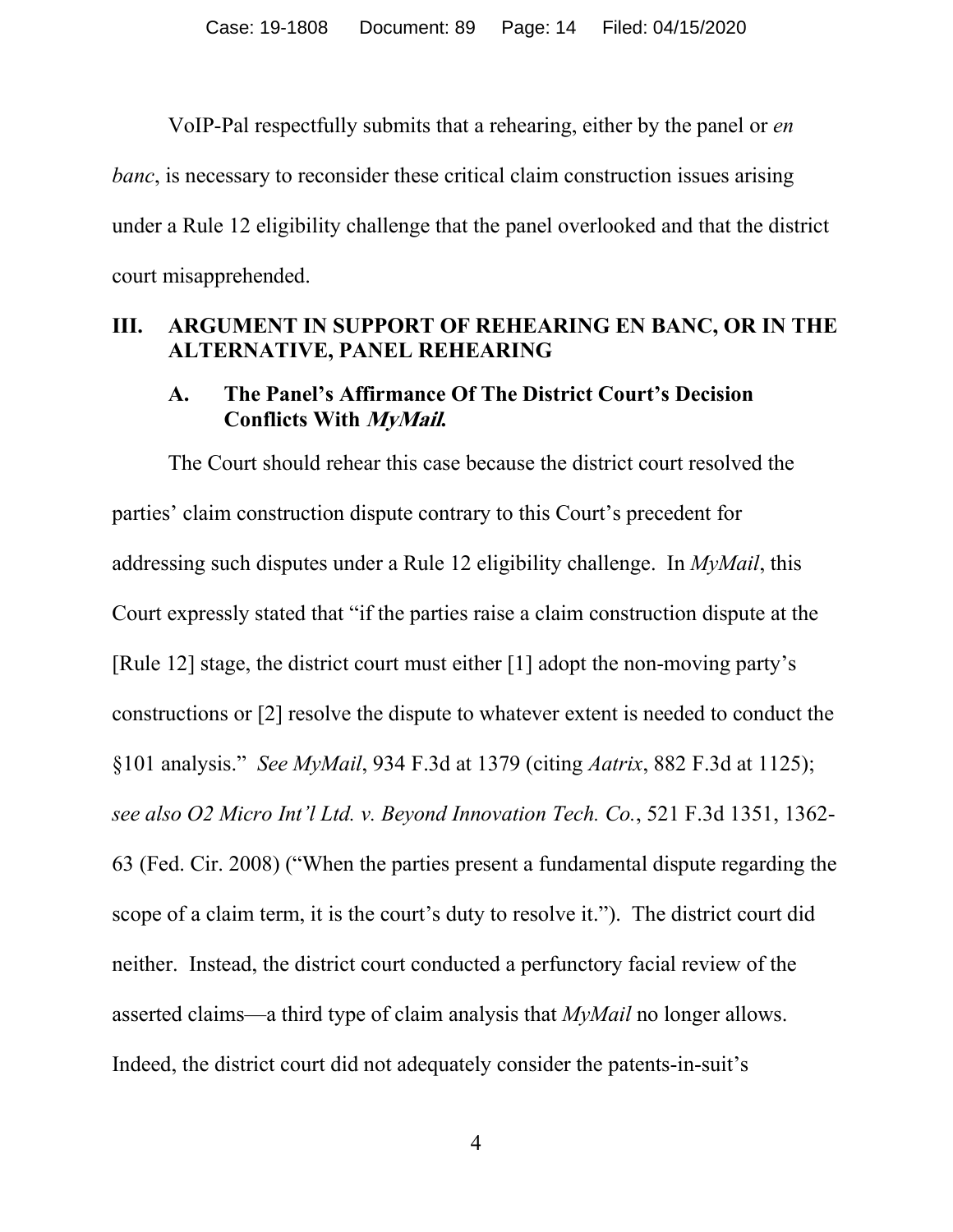specification, the prosecution history, or any extrinsic evidence in ascertaining the meaning of the asserted claims. *See Phillips v. AWH Corp.*, 415 F.3d 1303, 1313 (Fed. Cir. 2005) ("We cannot look at the ordinary meaning of the term . . . in a vacuum. Rather, we must look at the ordinary meaning in the context of the written description and the prosecution history.") (citations omitted); *see also* Appx48, at n.7 (denying proffer of extrinsic evidence). Before *MyMail*, commentators bemoaned the fact that district courts routinely decided eligibility challenges at the Rule 12 stage without claim construction. *See* Timothy R. Holbrook & Mark D. Janis, *Patent-Eligible Processes: An Audience Perspective*, 17 Vand. J. Ent. & Tech. L. 349, 365, 376 (2015) ("A patent-eligibility analysis that is not informed by any antecedent claim construction might be considered a patent law *non sequitur*. . . . [T]he Federal Circuit has thus far refused to commit to [requiring or not requiring claim construction], instead attempting to mediate this tension with a rule that appears to permit the court to do whatever it wishes in any given case."); Gene Quinn, *Is the Federal Circuit Closer to Requiring a Real Claim Construction for Patent Eligibility*, IPWatchdog.com (Nov. 5, 2018) ("Sadly, a perfunctory facial review of claims has become the norm on motions to dismiss filed challenging claims as invalid under 35 U.S.C. 101."). By affirming the district court's decision without opinion, the panel tacitly endorsed this outdated and erroneous practice.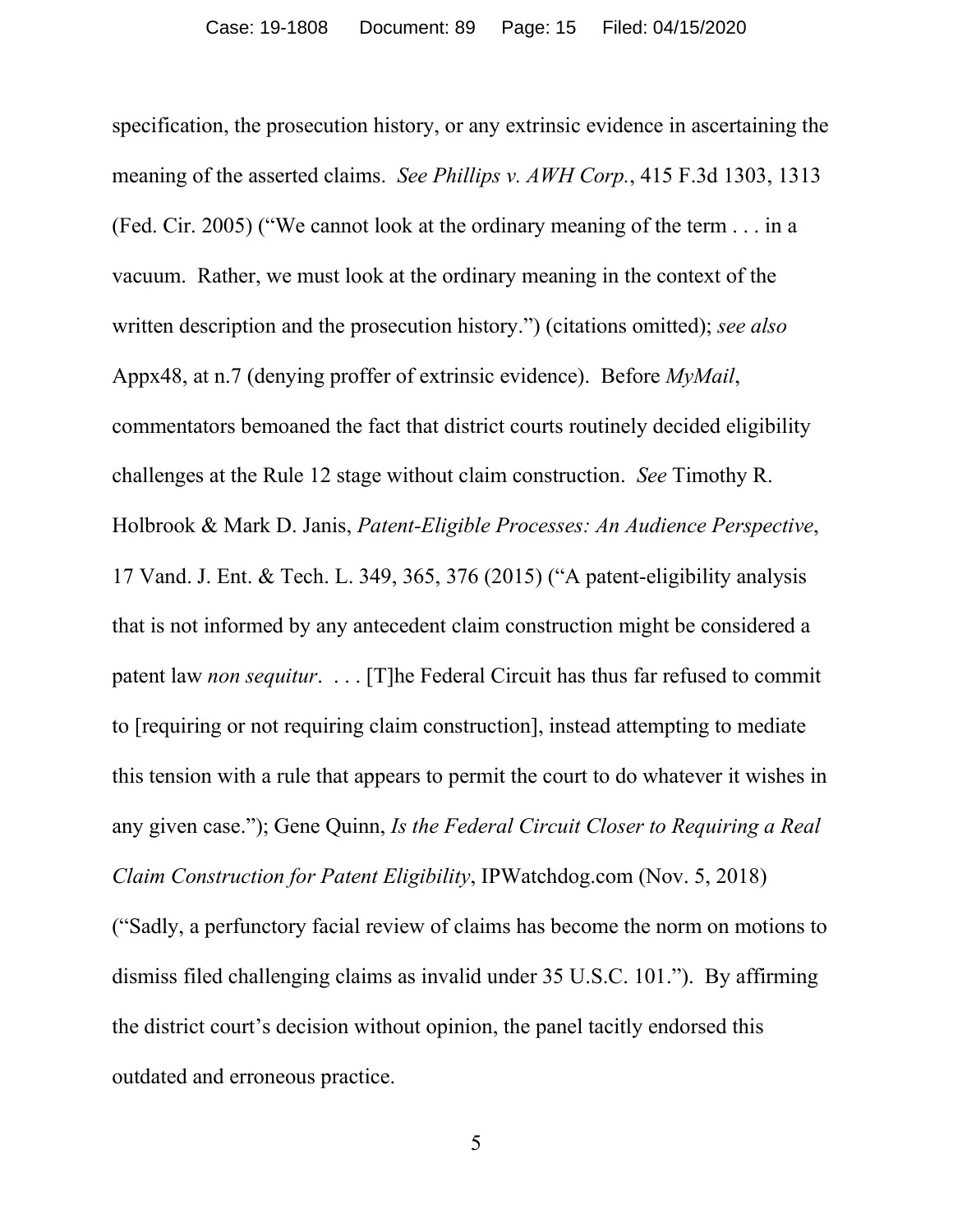The panel should have immediately recognized that the district court misapplied what is now the law. Not only did the district court's decision issue five months before *MyMail*, but the district court judge is the same as in *MyMail*. In *MyMail*, the Court expressly found that Judge Koh "erred by failing to address the parties' claim construction dispute before concluding, on a [Rule 12] motion, that the *MyMail* patents [were ineligible]." *See MyMail*, 934 F.3d at 1381. Judge Koh made precisely the same error in this case, which the panel overlooked.

This error is unsurprising because, in both *MyMail* and in this case, the district court applied claim construction principles that conflict with this Court's holding in *MyMail*. In both cases, the district court noted that this Court has stated that "claim construction is not an inviolable prerequisite to a validity determination under §101." *Compare* Appx16-17 *with MyMail, Ltd. v. ooVoo, LLC*, 313 F. Supp. 3d 1095, 1102 (N.D. Cal. 2018). But in both cases, the district court ignored that immediately after that statement, this Court specifically noted "that it will ordinarily be desirable—and often necessary—to resolve claim construction disputes prior to a §101 analysis." *See id.*; *Bancorp Servs., L.L.C. v. Sun Life Assur. Co. of Canada*, 687 F.3d 1266, 1273-1274 (Fed. Cir. 2012). Further, in both cases, the district court asserted that "where the court has a 'full understanding of the basic character of the claimed subject matter,' the question of patent eligibility may properly be resolved on the pleadings." *Compare* Appx17 *with MyMail*, 313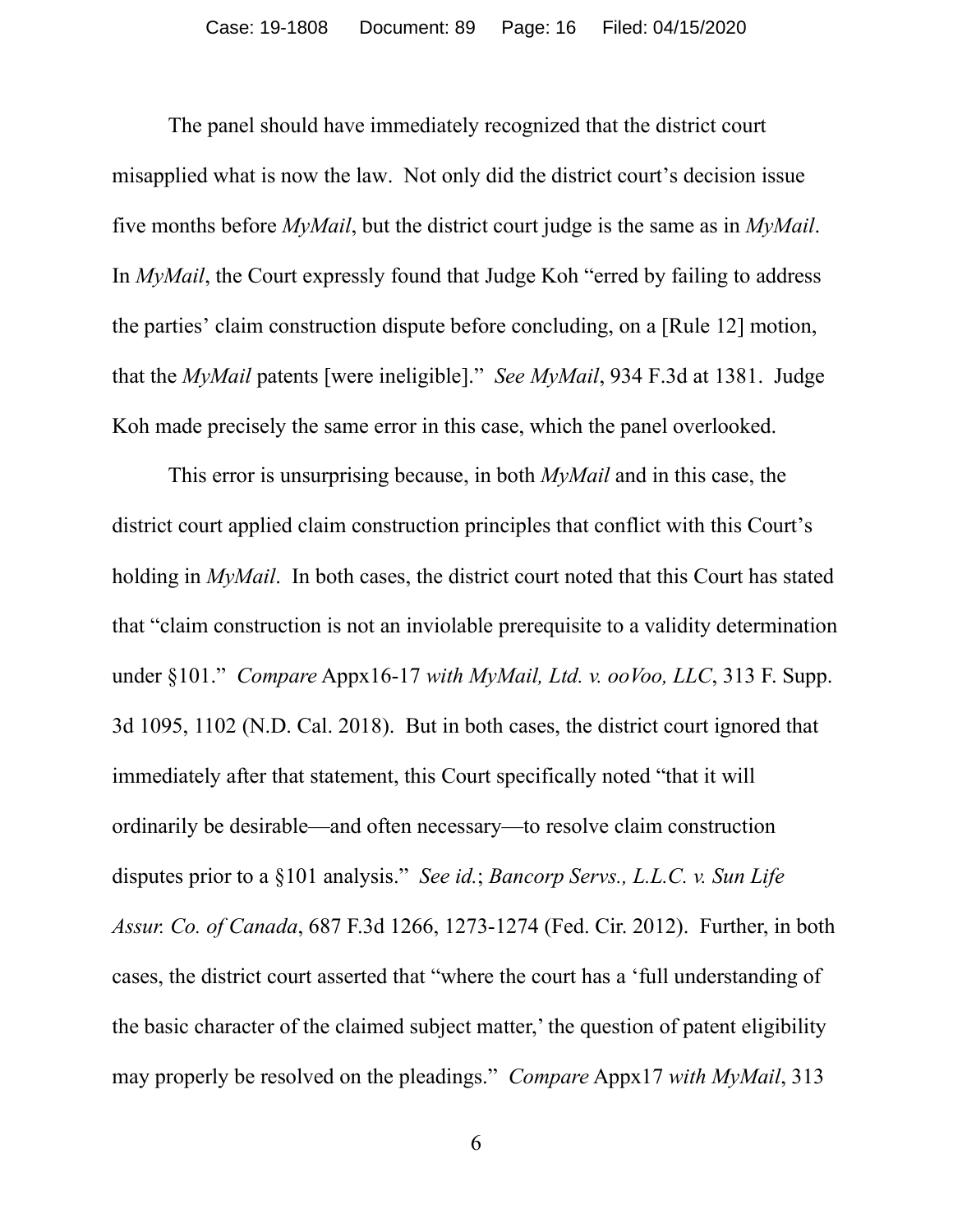F. Supp. 3d at 1102. That statement of the law, however, merely gave the district court an excuse in both cases to eschew formal claim construction and to perform a perfunctory facial claim review, which, as noted above, is irreconcilable with *MyMail*. What is more, the district court's reliance on *Bancorp* in both cases, which this Court decided two years before *Alice*, for the proposition that Rule 12 patent-eligibility challenges can be resolved without claim construction is no longer sound. *See MyMail*, 934 F.3d at 1381; *Natural Alternatives*, 918 F.3d at 1354 (Reyna, J., concurring-in-part, dissenting-in-part); *Aatrix*, 882 F.3d at 1125 (doubting Rule 12 ineligibility finding without claim construction).

Nevertheless, district courts across the country still look to *Bancorp* and its progeny to circumvent formal claim construction in deciding Rule 12 eligibility motions. *See, e.g., Joao Control & Monitoring Sys., LLC v. Telular Corp.*, 173 F. Supp. 3d 717, 725 (N.D. Ill. 2016); *Intellectual Ventures I LLC v. Erie Indem. Co.*, 134 F. Supp. 3d 877, 908 (W.D. Pa. 2015) ("Federal Circuit precedent does not mandate [claim construction], but instead counsels that it is generally desirable only when needed to understand the basic character of the claimed subject matter."), *aff'd and vacated in part by, remanded*, 850 F.3d 1315 (Fed. Cir. 2017); *DietGoal Innovations LLC v. Bravo Media LLC*, 33 F. Supp. 3d 271, 289 (S.D.N.Y. 2014). Indeed, *MyMail* and this case are not Judge Koh's only examples of this practice. Judge Koh routinely grants Rule 12 motions to dismiss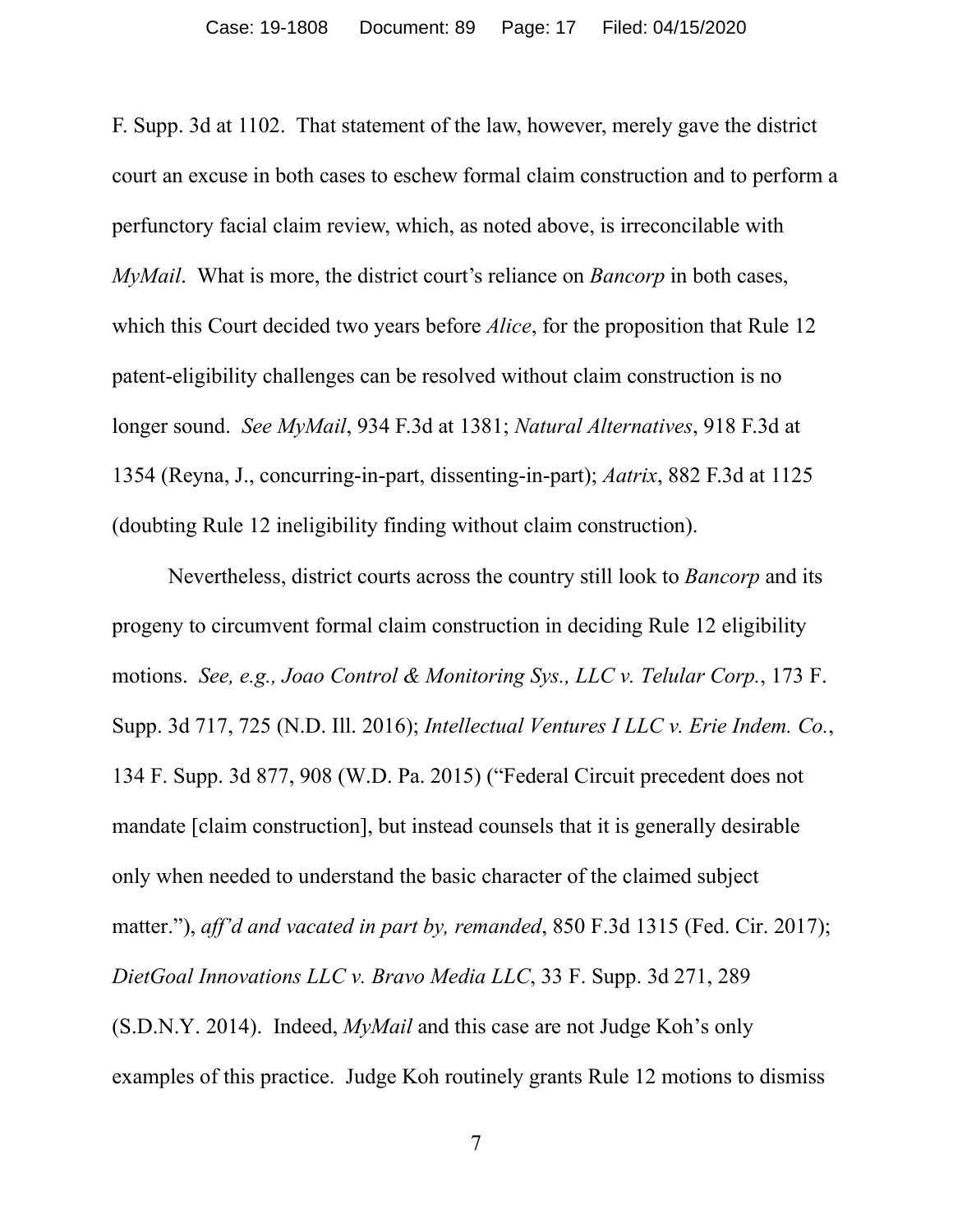under §101 without conducting claim construction. *See, e.g., Uniloc USA Inc. v. LG Elecs. USA Inc.*, 379 F. Supp. 3d 974, 983 (N.D. Cal. 2019); *P&G v. QuantifiCare Inc.*, 288 F. Supp. 3d 1002, 1010 (N.D. Cal. 2017); *Twilio, Inc. v. Telesign Corp.*, 249 F. Supp. 3d 1123, 1136 (N.D. Cal. 2017). Indeed, the Court is reviewing another Judge Koh ineligibility decision argued the same day as this case in which the Court questioned Judge Koh's failure to conduct claim construction despite the parties not asking for claim construction. *See Uniloc USA Inc. v. LG Elecs. USA Inc.*, No. 19-1835, Oral Arg. Recording at 11:05-11:15 (Fed. Cir. Mar. 3, 2020) (Moore, J.) ("Before we're gonna declare claims ineligible, if there is a question about the construction ought that not to be resolved?").

Even before *MyMail*, several judges, including Judge Bryson, required claim construction before considering a Rule 12 motion under §101. *See, e.g., Advanced Mktg. Sys. v. CVS Pharm., Inc.*, 2016 U.S. Dist. LEXIS 86711, at \*4 (E.D. Tex. Jan. 25, 2016); *Presqriber, LLC v. AO Capital Partners LLC*, 2015 U.S. Dist. LEXIS 194148, at \*6 (E.D. Tex. Mar. 31, 2015); *Loyalty Conversion Sys. Corp. v. Am. Airlines, Inc.*, 66 F. Supp. 3d 829, 835 (E.D. Tex. 2014) (Bryson, J.) ("[T]he Court has waited until after the claim construction hearing in this case to rule on the [Rule 12(c) motion] in order to ensure that there are no issues of claim construction that would affect the Court's legal analysis of the patentability issue."). After *MyMail*, some district courts have now made claim construction a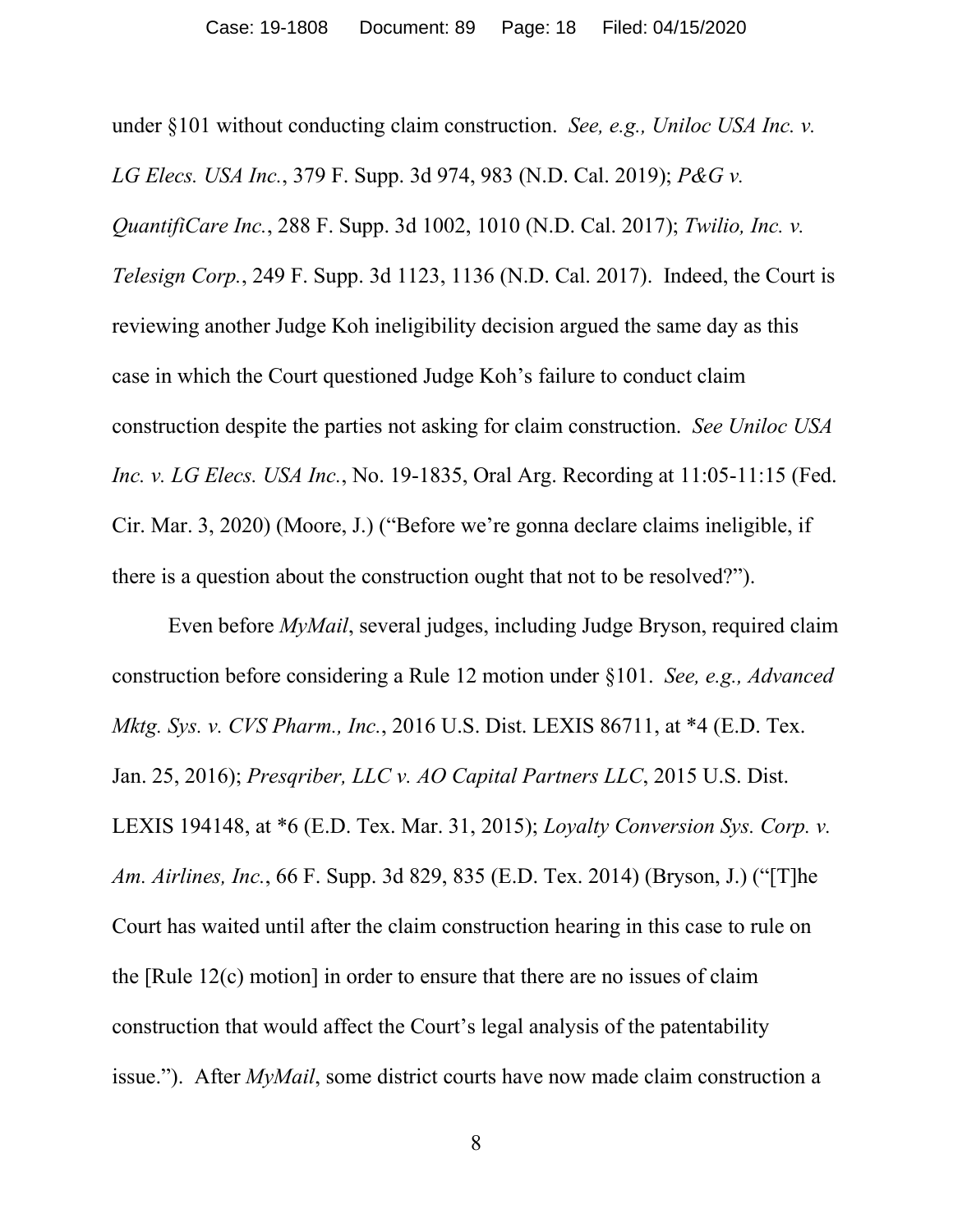prerequisite to deciding a Rule 12 eligibility challenge. *See Grecia v. Bank of N.Y. Mellon Corp.*, 2020 U.S. Dist. LEXIS 45223, at \*6 (S.D.N.Y. Mar. 3, 2020) ("it is error for a district court to decide subject-matter eligibility before addressing a claim construction dispute") (citing *MyMail*, 934 F.3d at 1379); *Integrated Claims Sys., LLC v. Old Glory Ins. Co.*, 2020 U.S. Dist. LEXIS 36533, at \*7 (E.D. Tex. Mar. 3, 2020) (denying motion to dismiss without prejudice to refiling "*only* after the Court has issued a claim construction order addressed to any asserted claims.") (emphasis in original) (citing *MyMail*, 934 F.3d at 1379). If *MyMail* is the law, then the panel should have applied it in this case, especially considering that this case arose from the same district court as *MyMail*. But the panel did not.

The panel's unwillingness to use this case to uphold *MyMail* is particularly distressing because district courts still find patents ineligible at the Rule 12 stage without regard for *MyMail's* holding. Significantly, nearly three months after this Court decided *MyMail*, Judge Koh, who at one hearing described VoIP-Pal's patents as a "cancer," found four other VoIP-Pal patents ineligible at the Rule 12 stage without construing their claims and without even citing *MyMail*. *See Voip-Pal.com, Inc. v. Apple Inc.*, 411 F. Supp. 3d 926 (N.D. Cal. 2019). Instead, the district court applied the same outdated *Bancorp* standard that it applied in this case. *Id.* at 936. Worse, the district court ignored the parties' claim construction disputes, which were fully briefed. *See Voip-Pal.com, Inc. v. Apple Inc.*, 5:18-cv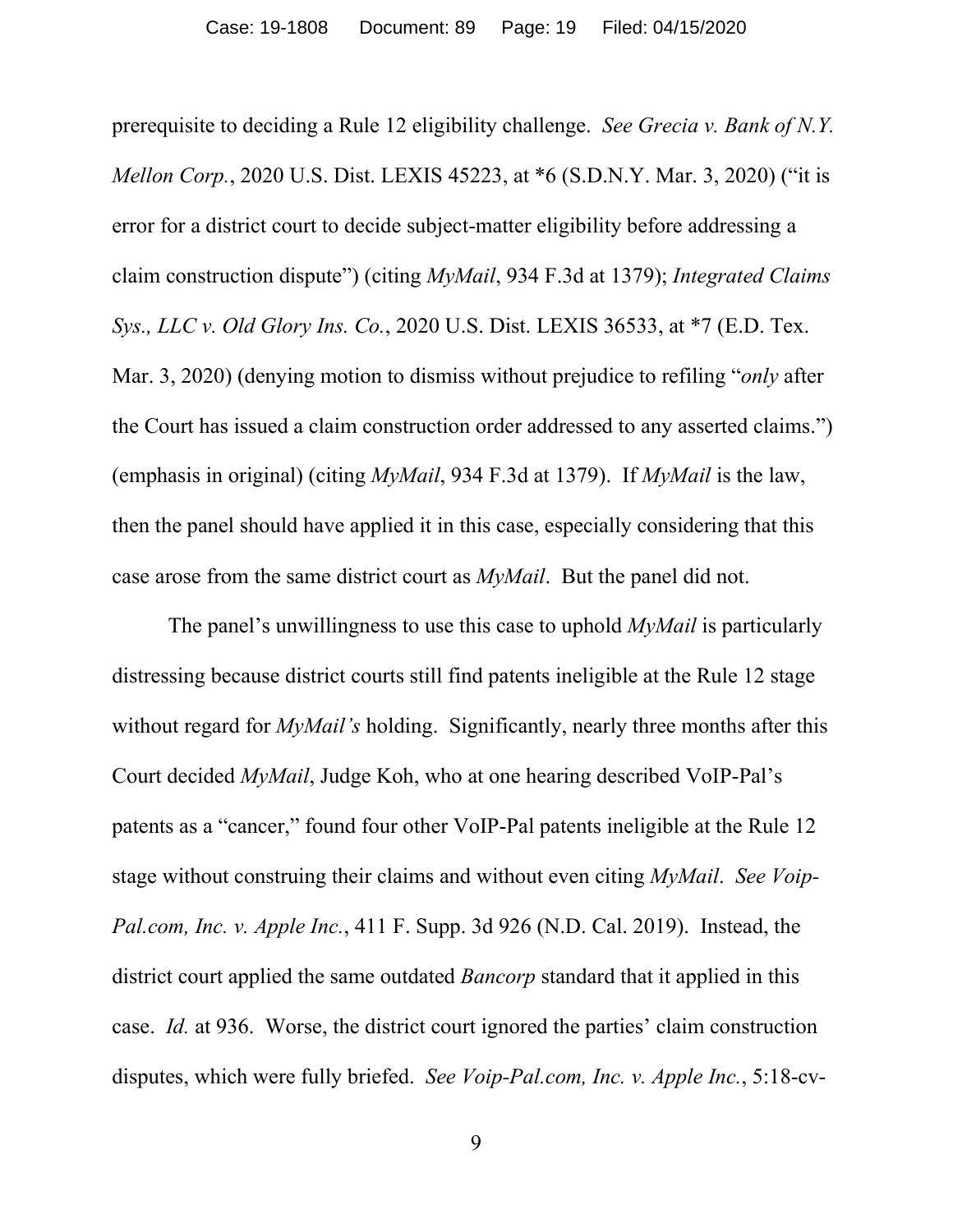06216-LHK (N.D. Cal.), Dkt. Nos. 93-95. Unless the Court rehears this case, the district court and others will continue to resolve eligibility-determinative claim construction disputes without claim construction despite what *MyMail* requires. *See, e.g., Mortg. Application Techs. v. Meridianlink, Inc.*, 2020 U.S. Dist. LEXIS 40036, at \*7 (C.D. Cal. Jan. 6, 2020) ("[T]he Court notes that it may properly entertain this [Rule 12] motion [under §101] without construing claims.") (citing *MyMail*, 934 F.3d at 1379).

In sum, *MyMail* seriously undermined the propriety of district courts, including the district court in this case, bypassing their duty to construe claims whose meaning is disputed under a Rule 12 eligibility challenge. Without clear guidance from this Court, the inconsistent and erroneous practices noted above will persist. The Court should address this critically important issue head on.

#### **B. The Panel's Decision Improperly Placed The Burden Of Raising A Claim Construction Dispute On VoIP-Pal.**

It is also exceptionally important that the Court answer the following question: who had the burden to propose claim terms for construction—Appellees or VoIP-Pal? Either way, the Court should rehear this case. At oral argument, Appellees repeatedly faulted VoIP-Pal for failing to ask the district court to construe specific terms, claiming that such a request is required by *MyMail*. *See VoIP-Pal.com v. Twitter, Inc.*, No. 19-1808 (Lead Case), Oral Arg. Recording at 21:01-21:21 (Fed. Cir. Mar. 3, 2020) ("[M]ost importantly Judge O'Malley VoIP-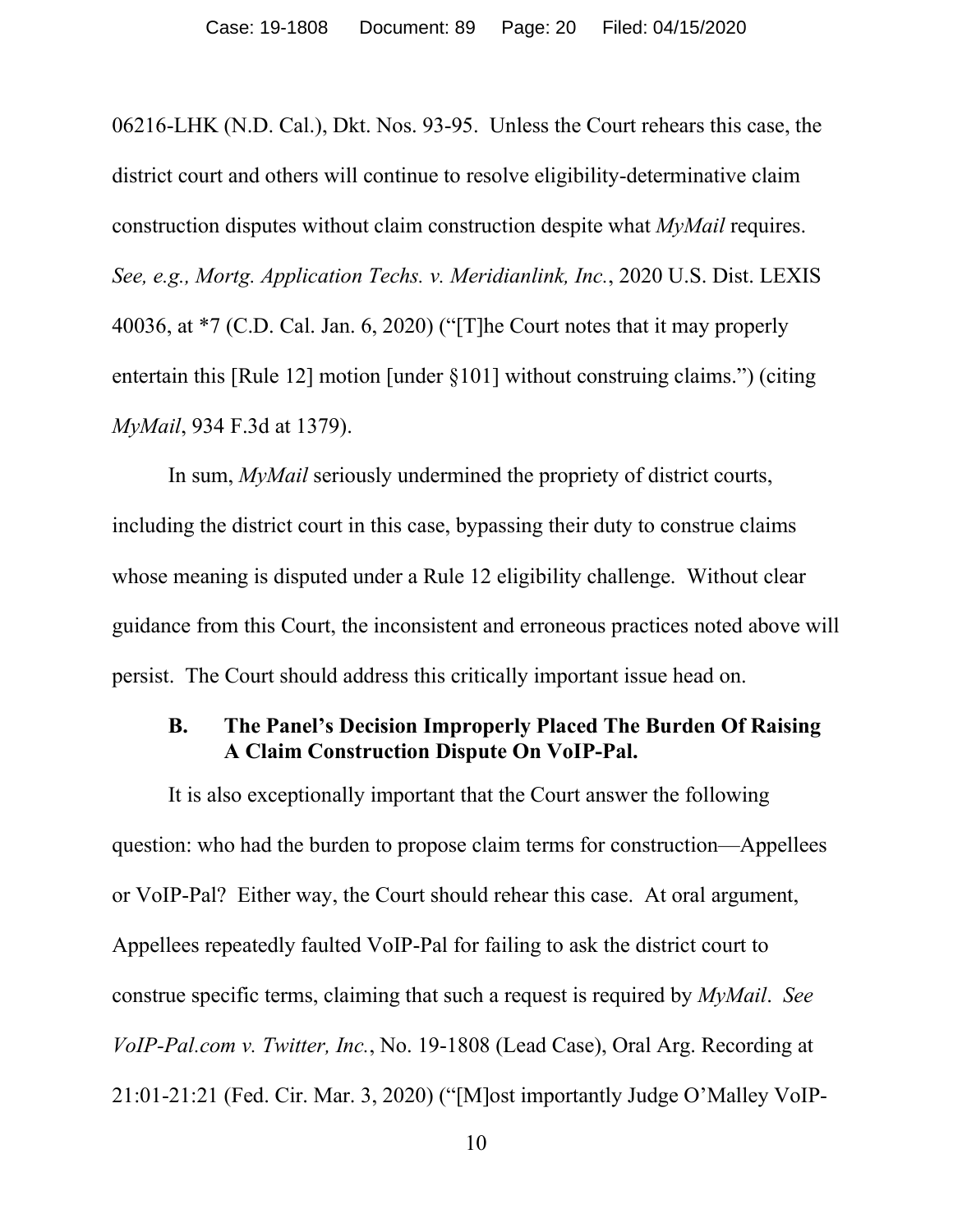Pal has never said to the district court or this court what limitation if construed in VoIP-Pal's favor would change the 101 analysis and under *MyMail* that's the question for claim construction."). Appellees even went as far as arguing that it was VoIP-Pal's "obligation to put forward . . . a disputed limitation and explain why it matters for the 101 structure." *Id.* at 22:01-22:08. This argument, however, is plainly untenable.

Such an approach improperly shifts the burden of proving ineligibility from Appellees to VoIP-Pal. *See Data Distribution Techs., LLC v. BRER Affiliates, Inc.*, 2014 U.S. Dist. LEXIS 115543, at \*19 (D.N.J. Aug. 19, 2014) (denying Rule 12 eligibility motion because although the patentee "has not provided proposed constructions," it "has no obligation to do so at this time"); *see also* 5B Charles Alan Wright & Arthur R. Miller, *Federal Practice and Procedure* §1357 (3d ed. 2018) ("All federal courts are in agreement that the burden is on the moving party to prove that no legally cognizable claim for relief exists."). Appellees plainly had the burden to show that there was no plausible reading of the patents-in-suit under which the asserted claims satisfied the eligibility requirement. *See Card Verification Solutions, LLC v. Citigroup Inc.*, 2014 U.S. Dist. LEXIS 137577, at \*6 (N.D. Ill. Sep. 29, 2014) ("[D]ismissal is appropriate solely when the only plausible reading of the patent is that there is clear and convincing evidence of ineligibility."). As one commentator succinctly stated, "[u]nder *Twombly* and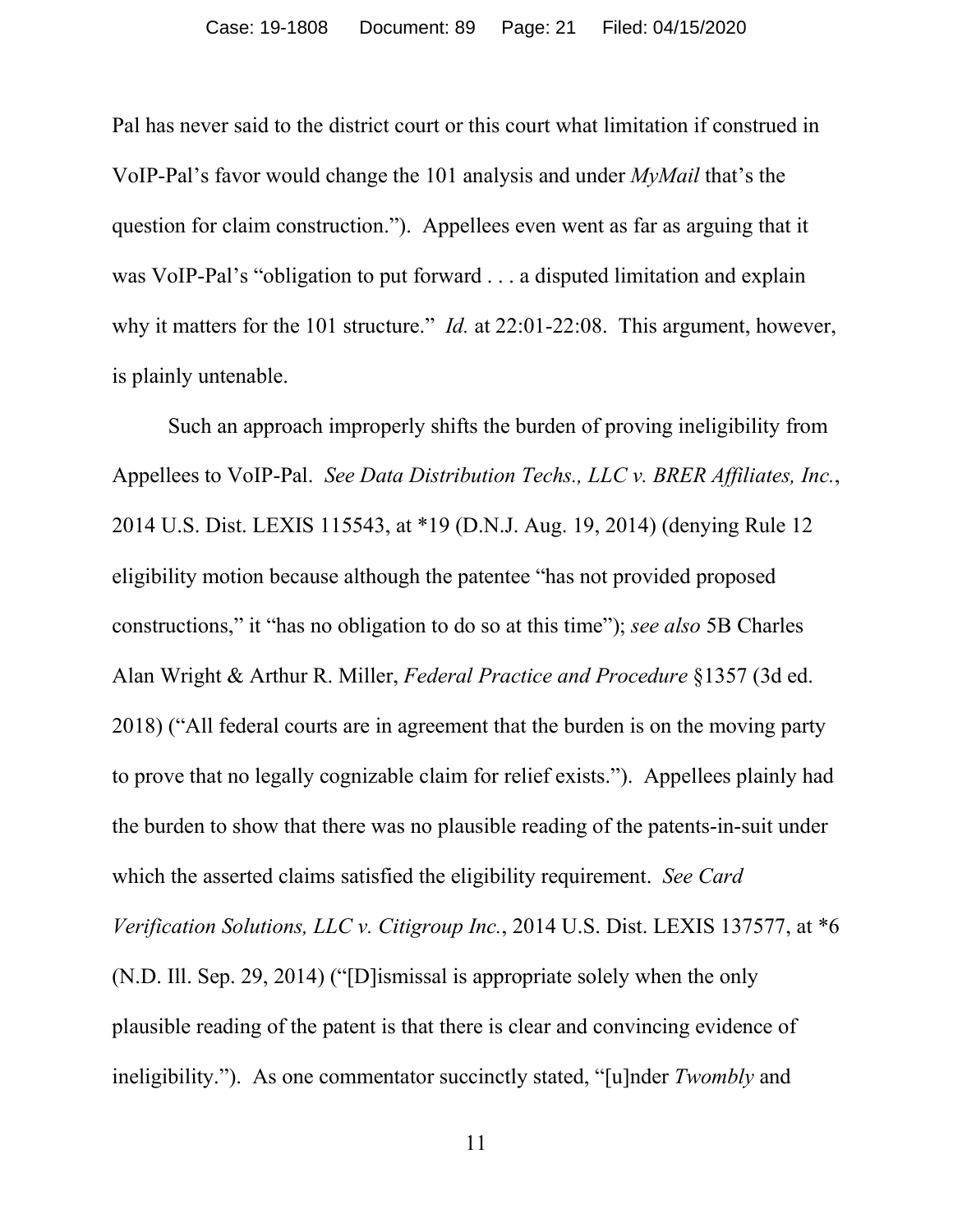*Iqbal*, dismissal on the pleadings would be appropriate only if . . . there is no plausible claim construction under which the patent would satisfy the eligibility test." *See* Paul R. Gugliuzza, *Quick Decisions in Patent Cases*, 106 Georgetown L.J. 619, 662 (2018). Unsurprisingly, Appellees cited no authority for shifting their burden to VoIP-Pal.

Inexplicably, like the district court, the panel overlooked this critical point of law. Indeed, in asking whether VoIP-Pal had proposed any claim constructions relevant to the eligibility inquiry, Judge O'Malley remarked "the problem is you've got a district court judge who says, well, it doesn't really turn on claim construction you oughtta at least give me a couple claims or a couple terms that you want construed." *See VoIP-Pal.com*, Oral Arg. Recording at 32:14-32:24. The problem Judge O'Malley identified, however, spotlights the district court's flawed analysis. After *MyMail*, a district court cannot merely say that the eligibility inquiry does not turn on claim construction when the parties dispute what is captured by the claims, as the parties did in this case. Such a dispute is by definition a claim construction dispute. If VoIP-Pal had the burden to identify disputed terms, then the Court should say so. Otherwise, district courts will not hold the moving party to their burden, as in this case, or will misapply the burden against unwitting non-moving parties. *See, e.g.*, *Mortg. Application Techs. v. Meridianlink, Inc.*, 2020 U.S. Dist. LEXIS 40036, at \*7 (C.D. Cal. Jan. 6, 2020)

12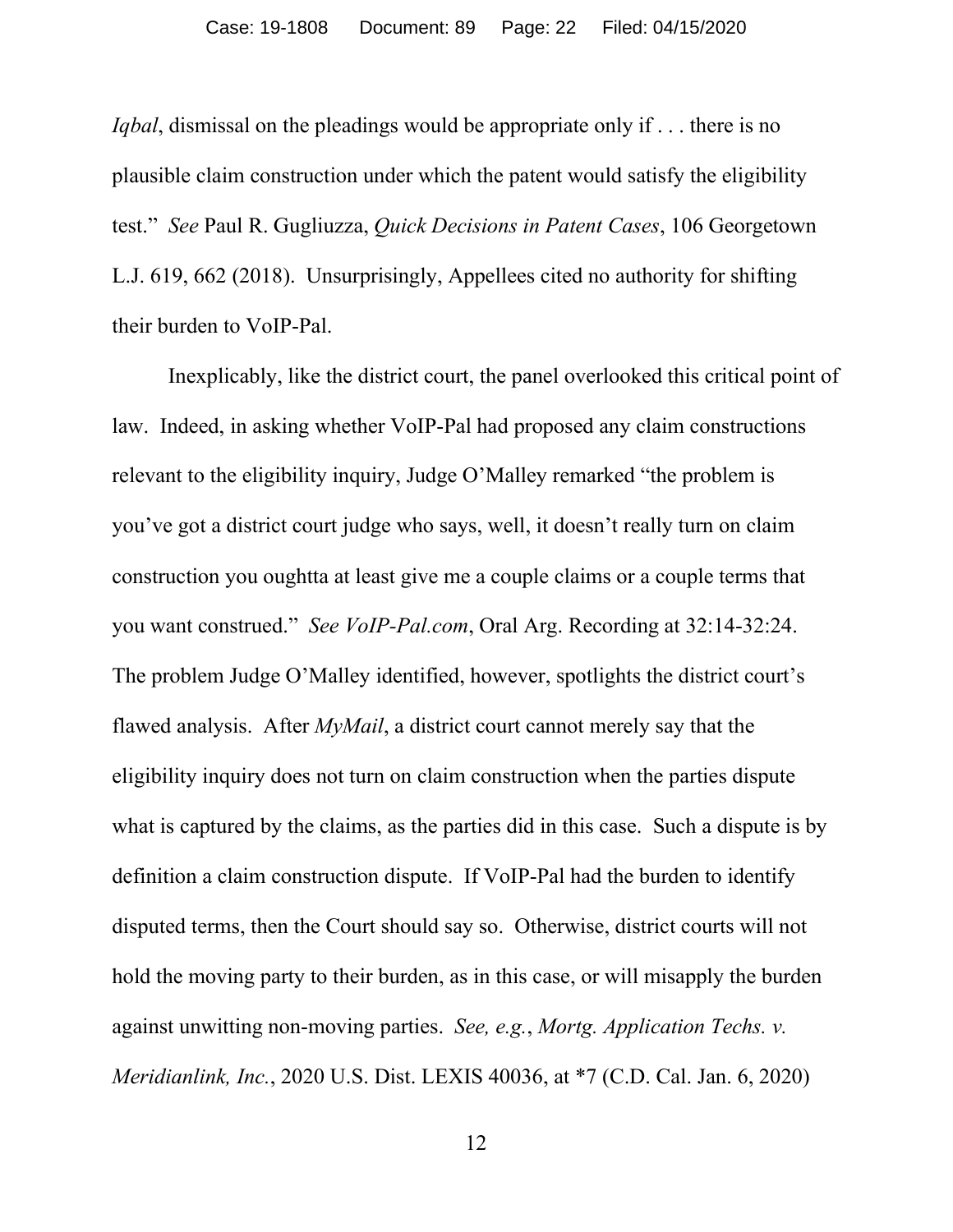(granting Rule 12 eligibility motion stating "Plaintiff does not raise a claim construction dispute with proposed constructions but instead simply lists terms that it contends 'should be construed.'").

Furthermore, VoIP-Pal specifically argued that claim 28 of the '815 patent required construction under 35 U.S.C. §112(6). Appx001315-001317. VoIP-Pal also argued that the alleged improvements of user-specific call handling and transparent routing were embodied by "all of the asserted claims." Appx001309- 001310; Appx001337-Appx001339, ¶¶13-14. Appellees argued that "the key claim limitation would be the classifying step [of claim 1 of the '815 patent]." *See VoIP-Pal.com*, Oral Arg. Recording at 21:30-21:31; *cf.* Appx001313. Judge O'Malley even thought that the "producing a public network routing message for receipt by the call controller" limitation of claim 1 of the '815 patent was significant to the eligibility inquiry. *Id.* at 22:09-22:14; Appx000167, 36:30-32. VoIP-Pal further argued that claim construction was required before deciding Appellees' Rule 12 motion. Appx001325. Yet, the district court did not construe any of the above claim aspects to determine their impact on the eligibility analysis. Litigants like VoIP-Pal desperately need guidance from the Court as to what more the non-moving party needs to do, if anything, to raise an actual claim construction dispute under a Rule 12 eligibility challenge. Two panel members and Judge Reyna previously identified the same issue as requiring "much-needed guidance *en*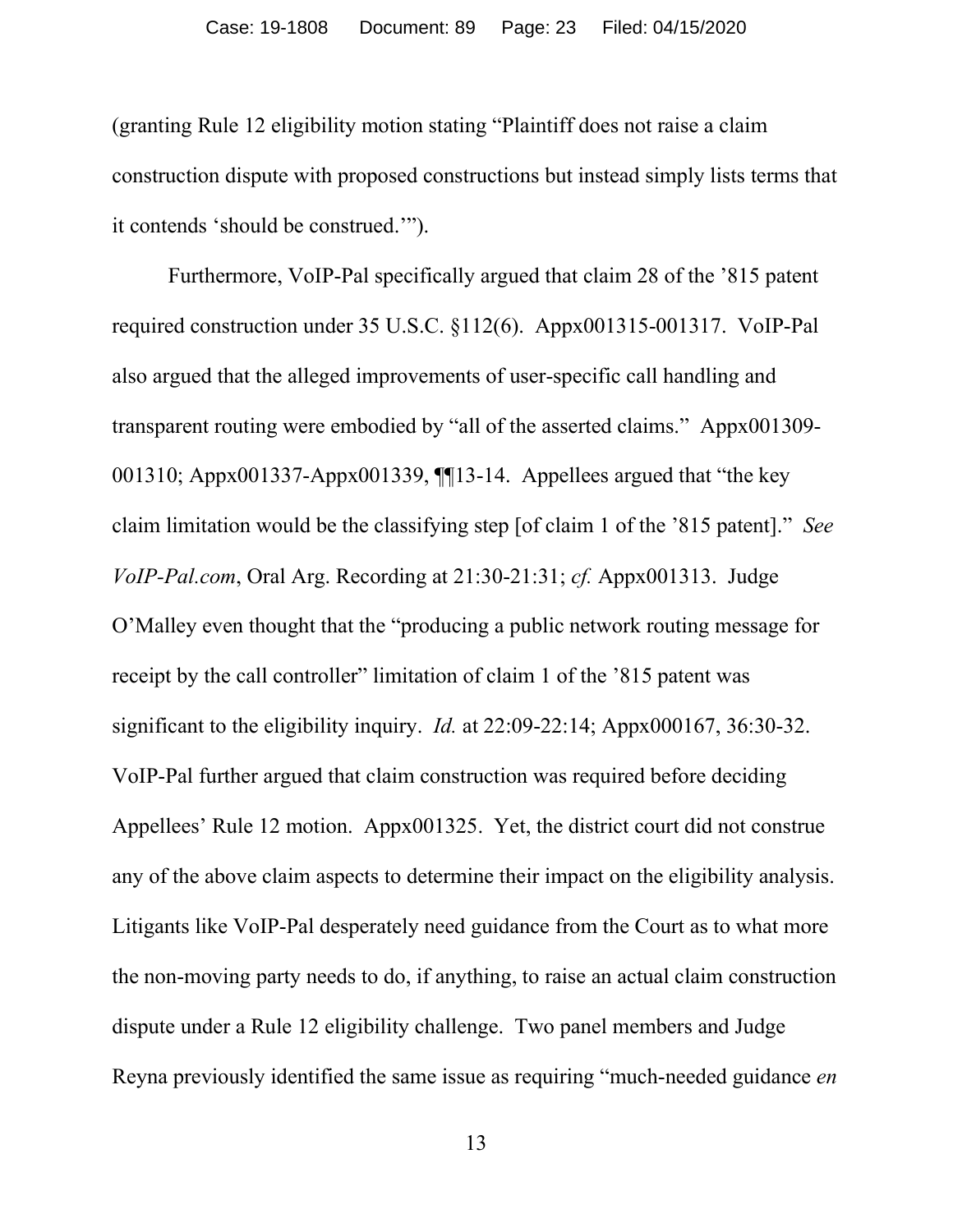*banc*" when a claim construction dispute arises at a later procedural stage. *See Nobelbiz*, 867 F.3d at 1327-38 (O'Malley, J., joined by Newman & Reyna, JJ., dissenting from denial of reh'g *en banc*).

#### **C. The District Court Erroneously Rejected VoIP-Pal's Plausible Allegations That The Claims Recite An Inventive Concept Based On A Facial Review Of The Asserted Claims.**

Lastly, the Court should rehear this case to clarify precedent that a patentee's plausible factual allegations that the asserted claims recite an inventive concept cannot be refuted at the Rule 12 stage solely by a facial review of the claims. It is evident that VoIP-Pal alleged a plausibly-patent-eligible invention that is captured by the asserted claims. In considering four other VoIP-Pal patents related to the patents-in-suit, the district court admitted that the alleged improvements of userspecific calling and transparent routing "constitute a meaningful improvement in call routing technology." *See Voip-Pal.com*, 411 F. Supp. 3d at 960. The district court also agreed that these improvements are "significant and unconventional improvements upon prior technology." *Id.* at 974. Even Judge O'Malley praised certain aspects of transparent routing. *See VoIP-Pal.com*, Oral Arg. Recording at 8:42-8:46 ("Getting rid of dialing 9 is great. So that's wonderful."). Yet, in rejecting VoIP-Pal's allegations that the asserted claims captured user-specific calling and transparent routing in this case, the district court provided no analysis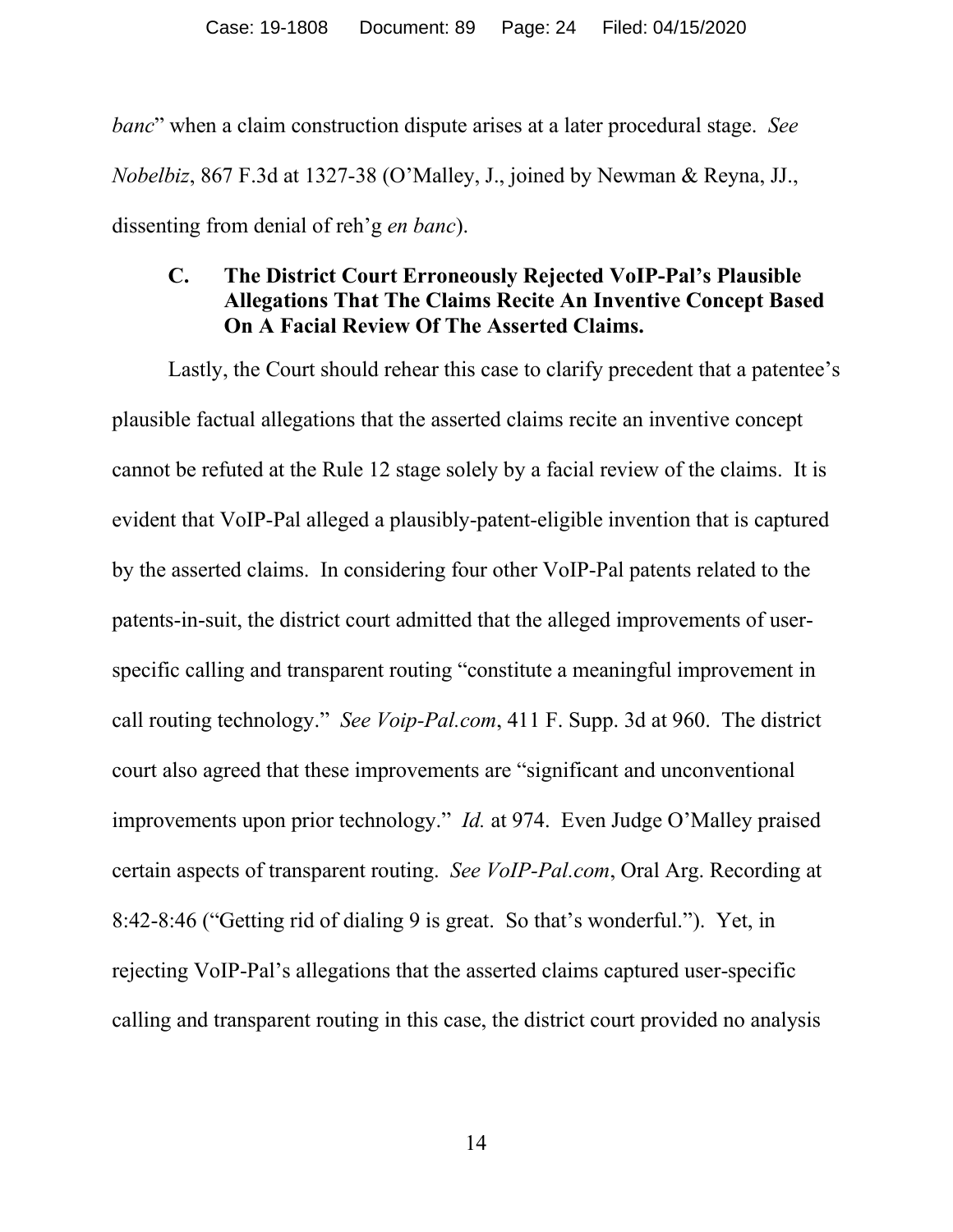beyond stating that the claims do not mention the benefits or concepts embodied by the alleged inventive concepts. Appx000047-Appx000048.

The panel's affirmance of the district court's reasoning conflicts with this Court's precedent that plausible factual allegations preclude dismissing a case under §101 where nothing in the record refutes those allegations as a matter of law or justifies dismissal under Rule 12(b)(6). *See Aatrix*, 882 F.3d at 1125. Moreover, allegations in the complaint are sufficient to overcome a Rule 12 eligibility challenge as long as what makes the claims inventive is recited by the claims. *See Cellspin Soft*, 927 F.3d at 1317. VoIP-Pal specifically alleged that claim 1 of the '815 patent contains the inventive concept of "user-specific calling" and thus describes applying caller-specific "attributes" ("calling attributes associated with the caller") to evaluate a "callee identifier" to identify an intended destination ("callee")—plausibly pointing to specific claim language containing the alleged inventive concept. Appx001308-Appx001309; Appx001313; *see also* Appx001337-Appx001338, ¶12. Nevertheless, the district court rejected VoIP-Pal's plausible allegations apparently because the words "user-specific calling" do not appear in the claims. Appx000047. The district court likewise rejected VoIP-Pal's plausible allegation that, "in contrast" to the prior art's shortcomings, VoIP-Pal's invention provides "routing transparency." Appx001338-Appx001339, ¶[13-14. Again, in rejecting VoIP-Pal's argument that "[t]ransparent routing is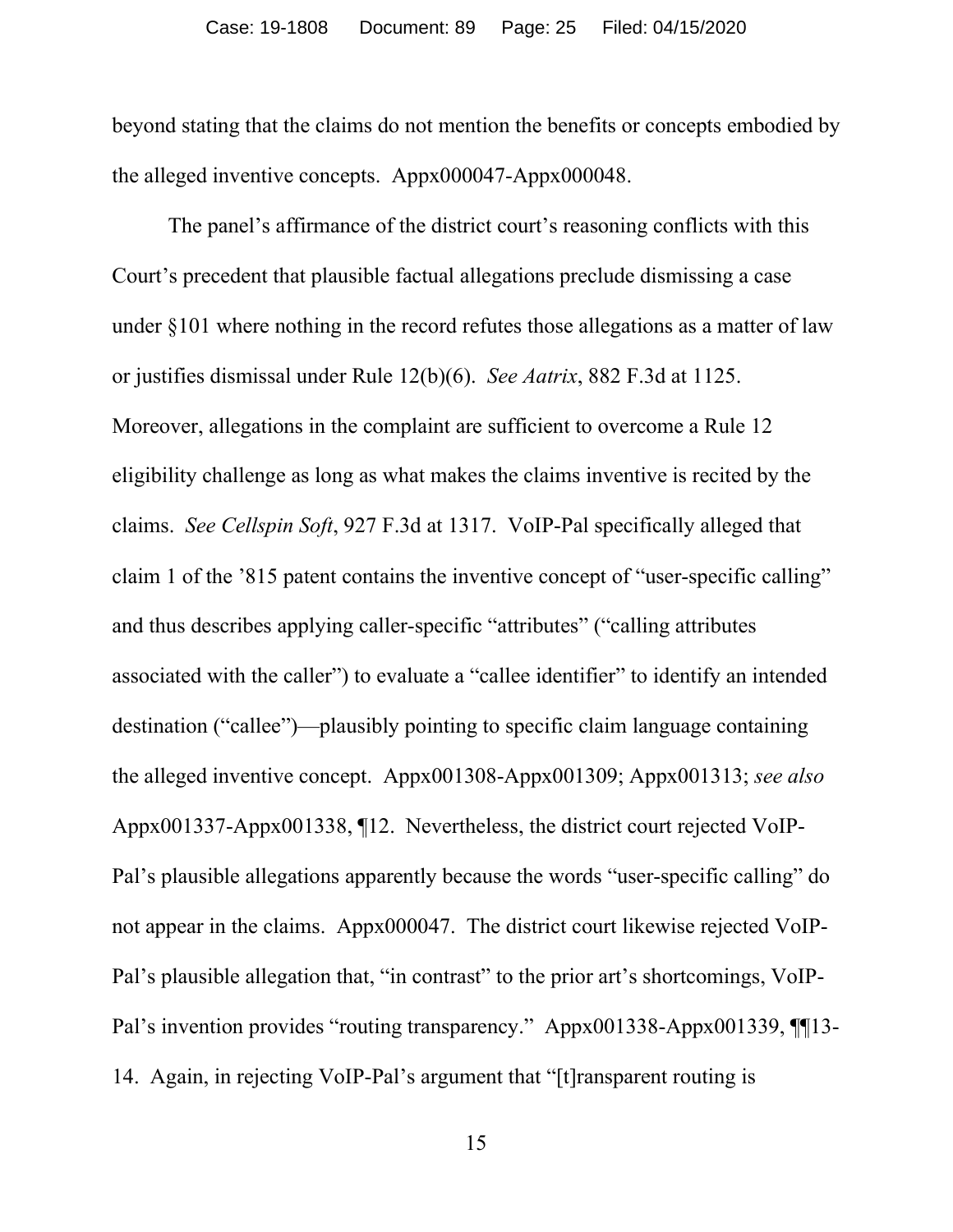embodied in all the asserted claims," the district court ignored VoIP-Pal's plausible assertion that specific language from claim 1 of the '815 patent provides this inventive concept ("determining a match when at least one of said calling attributes matches at least a portion of said callee identifier," and "classifying the call as a [private or public] network call when said match meets [private or public] network classification criteria"). Appx001310.

Unsurprisingly, at oral argument, Appellees repeatedly argued that the claims do not recite the alleged inventive concepts but, despite bearing the burden to prove ineligibility, offered no evidence or claim construction that would show otherwise. *See VoIP-Pal.com*, Oral Arg. Recording at 18:09-18:12, 18:47-18:49. Appellees even told the panel that "[n]othing about this claim requires any user specificity whatsoever" but did not tell the panel that Apple took the exact opposite position before the PTAB—arguing that VoIP-Pal's claims require user-specific processing. *See VoIP-Pal.com*, Oral Arg. Recording at 23:02-23:15; Appx001544- Appx001545, ¶¶63-64.

Like Appellees, the district court concluded that the claims do not recite an inventive concept without an evidentiary basis for doing so and without undertaking any effort to determine what the claim language actually means. Consequently, the district court unfairly held VoIP-Pal to an impossible standard requiring that the claims contain the alleged inventive concept yet refusing to

16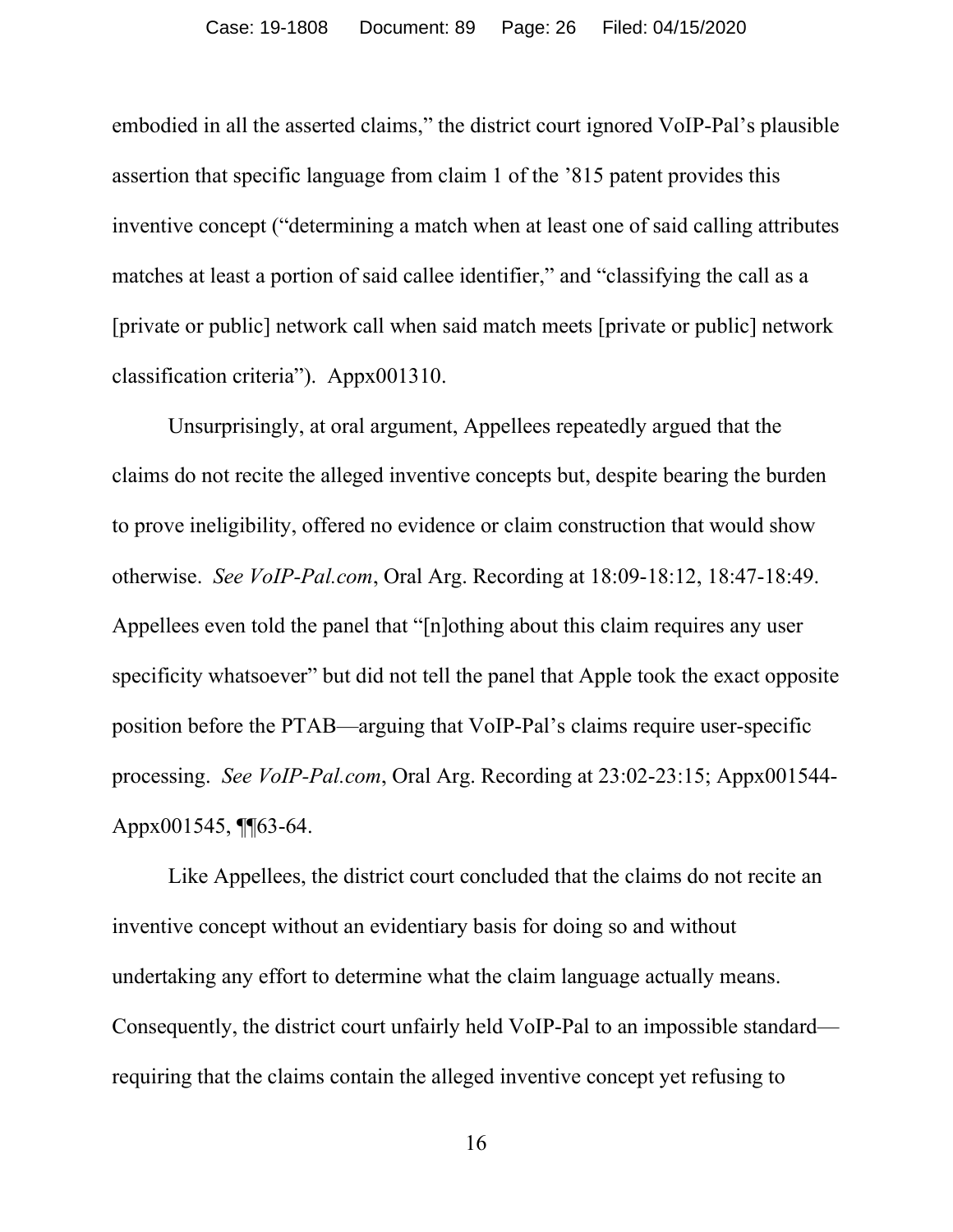construe the claims to determine if they do. Here, as in *Aatrix*, VoIP-Pal's allegations and briefing "demonstrate a need for claim construction" and precluded a finding that the claimed elements were well understood, routine, and conventional. *See Aatrix*, 882 F.3d at 1129. Accordingly, the Court should rehear this case to hold that VoIP-Pal's plausible allegations cannot be trumped by a facial review of the asserted claims.

#### **IV. CONCLUSION**

In conclusion, the district court committed at least three reversible errors that the panel's decision failed to address. Accordingly, VoIP-Pal respectfully requests that the Court grant its petition for panel rehearing or rehearing *en banc* to reconsider the important precedent-setting questions raised by these errors.

Dated: April 15, 2020 Respectfully submitted,

Hudnell Law Group P.C.

By: /s/ Lewis E. Hudnell, III Lewis E. Hudnell, III

Attorneys for Plaintiff-Appellant VoIP-Pal.com, Inc.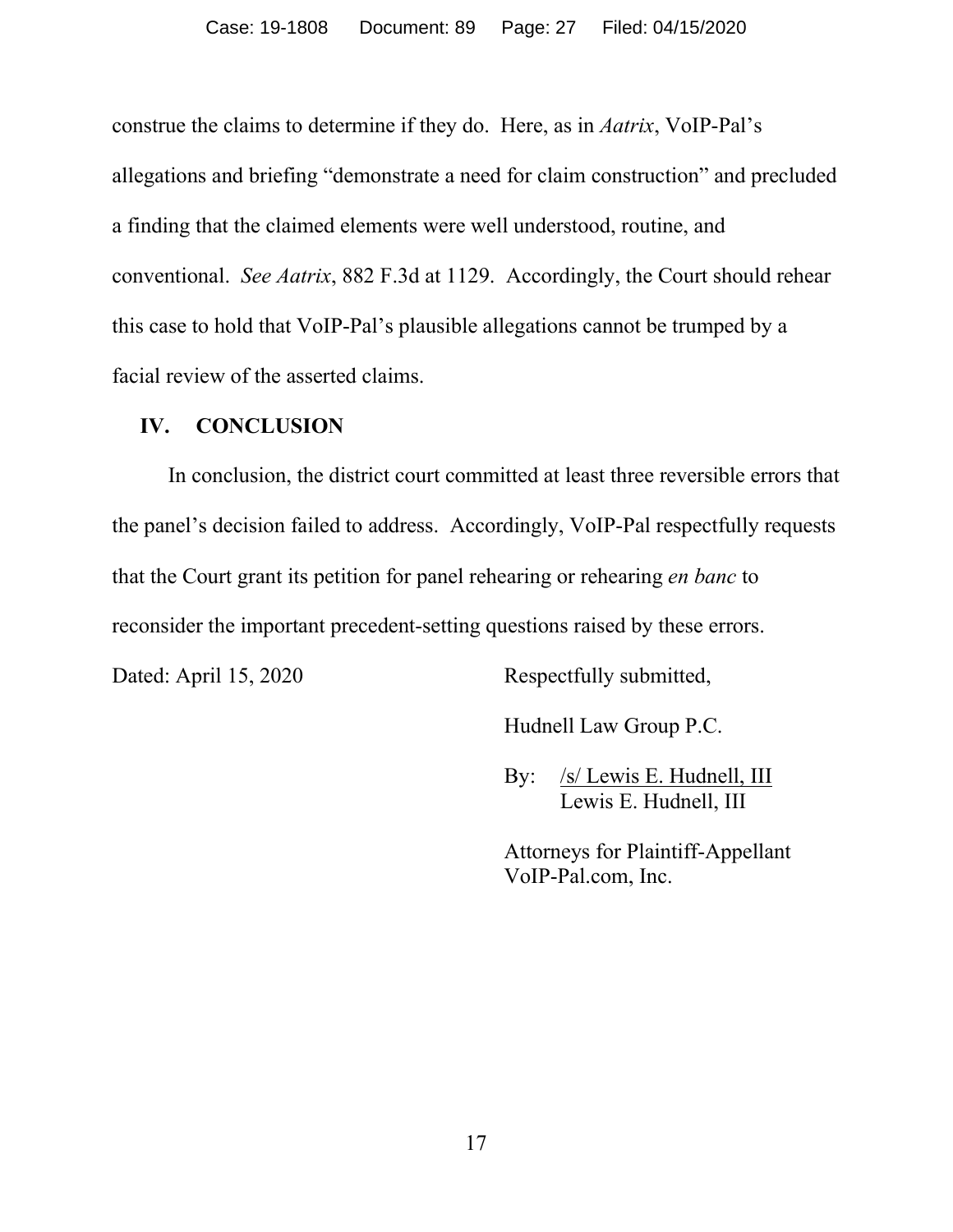#### **CERTIFICATE OF COMPLIANCE**

I certify that this brief complies with the type-volume limitation set forth in Rule 35(b)(2)(A) of the Federal Rules of Appellate Procedure. This brief uses a proportional typeface and 14-point font, and contains 3,894 words.

Dated: April 15, 2020 Respectfully submitted,

Hudnell Law Group P.C.

By: /s/ Lewis E. Hudnell, III Lewis E. Hudnell, III

Attorneys for Plaintiff-Appellant VoIP-Pal.com, Inc.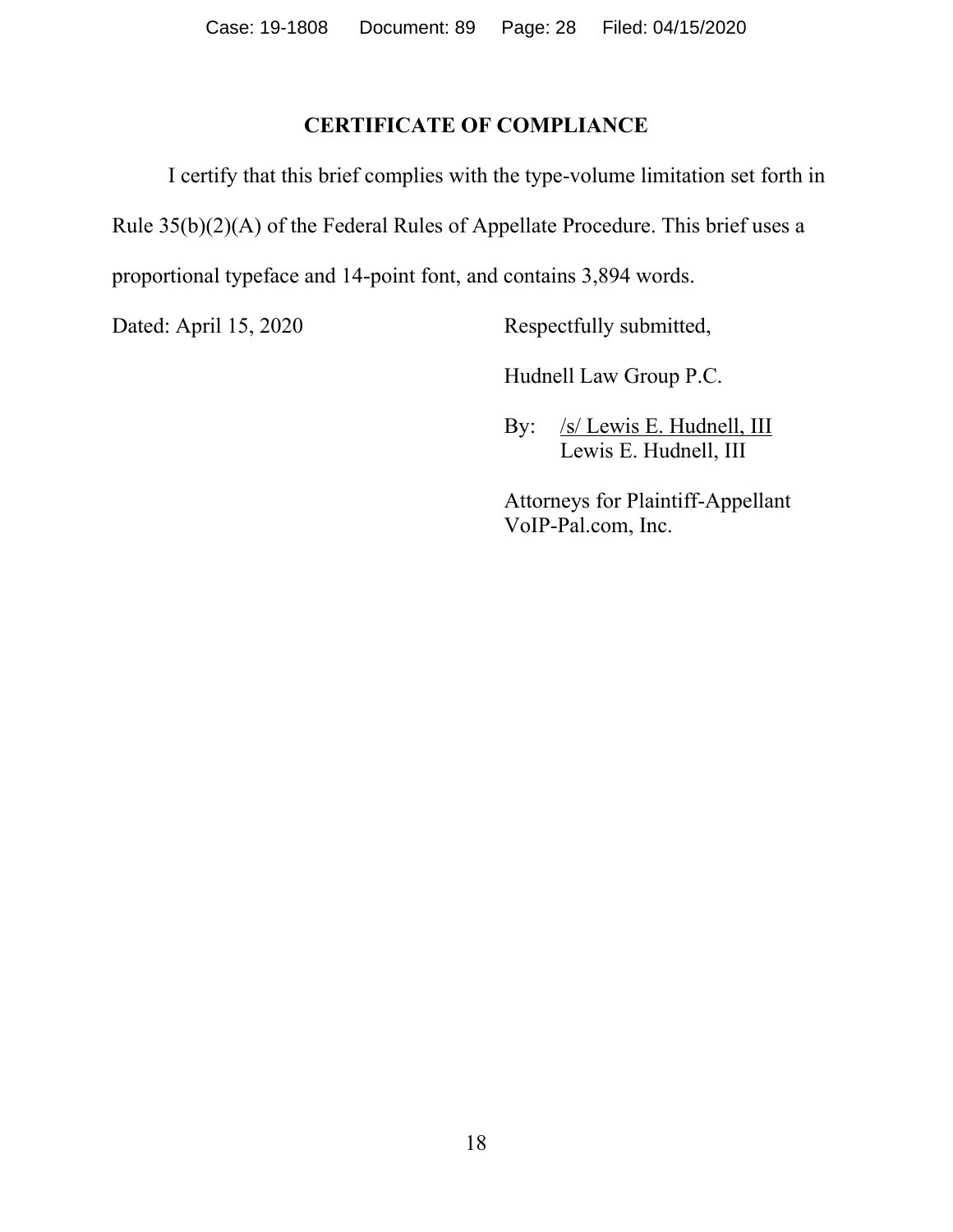Case: 19-1808 Document: 89 Page: 29 Filed: 04/15/2020

# **JUDGMENT FILED MARCH 16, 2020**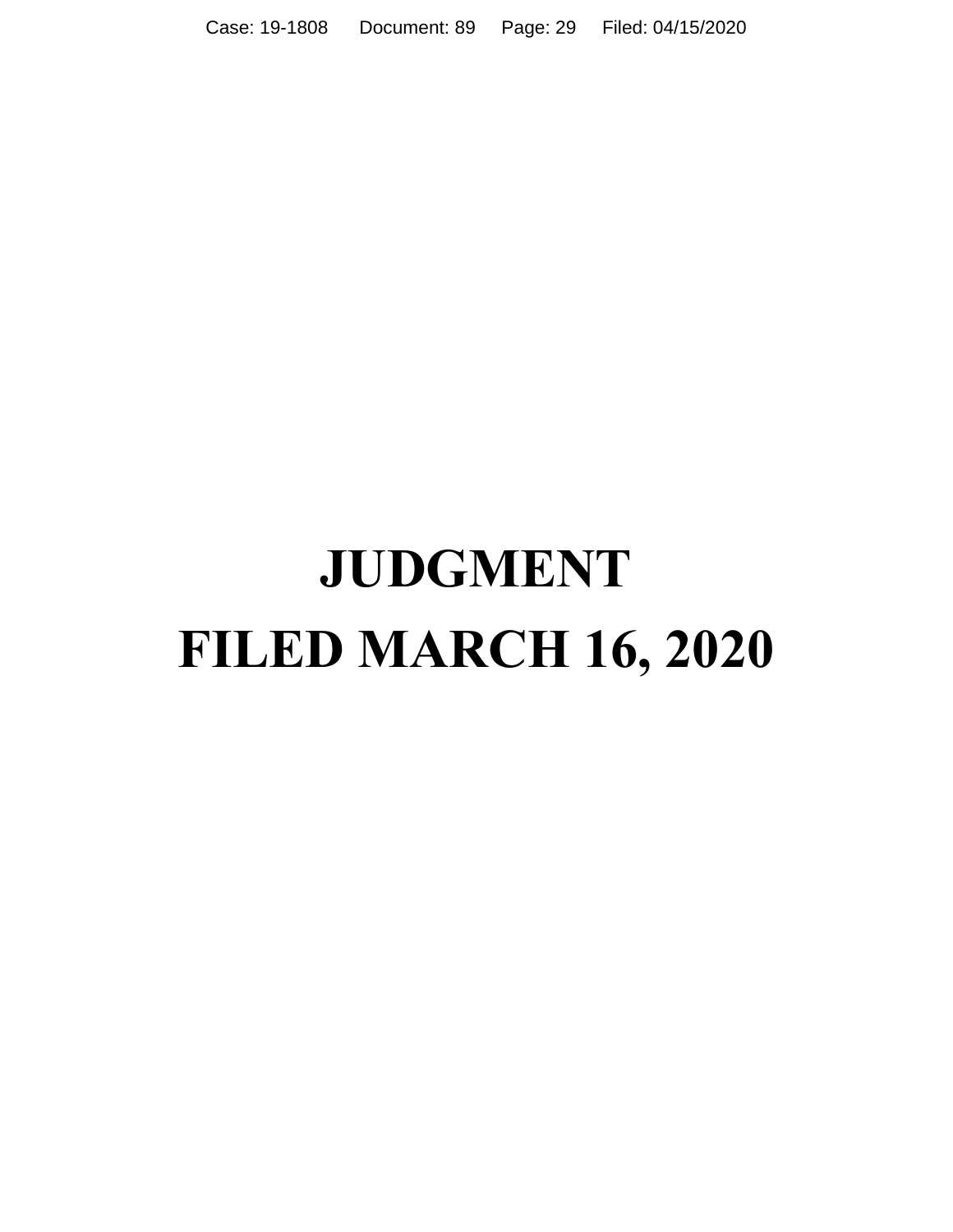NOTE: This disposition is nonprecedential.

# United States Court of Appeals for the Federal Circuit

**\_\_\_\_\_\_\_\_\_\_\_\_\_\_\_\_\_\_\_\_\_\_**

**VOIP-PAL.COM, INC.,** *Plaintiff-Appellant*

**v.**

**TWITTER, INC.,** *Defendant-Appellee*

**\_\_\_\_\_\_\_\_\_\_\_\_\_\_\_\_\_\_\_\_\_\_**

2019-1808 **\_\_\_\_\_\_\_\_\_\_\_\_\_\_\_\_\_\_\_\_\_\_**

Appeal from the United States District Court for the Northern District of California in No. 5:18-cv-04523-LHK, United States District Judge Lucy H. Koh.

**- - - - - - - - - - - - - - - - - - - - - - - - - - - - - - - - - - - - - - - - - - - -**

**VOIP-PAL.COM, INC.,** *Plaintiff-Appellant*

**v.**

**CELLCO PARTNERSHIP, DBA VERIZON WIRELESS SERVICES LLC,** *Defendant-Appellee*

> 2019-1812 **\_\_\_\_\_\_\_\_\_\_\_\_\_\_\_\_\_\_\_\_\_\_**

> **\_\_\_\_\_\_\_\_\_\_\_\_\_\_\_\_\_\_\_\_\_\_**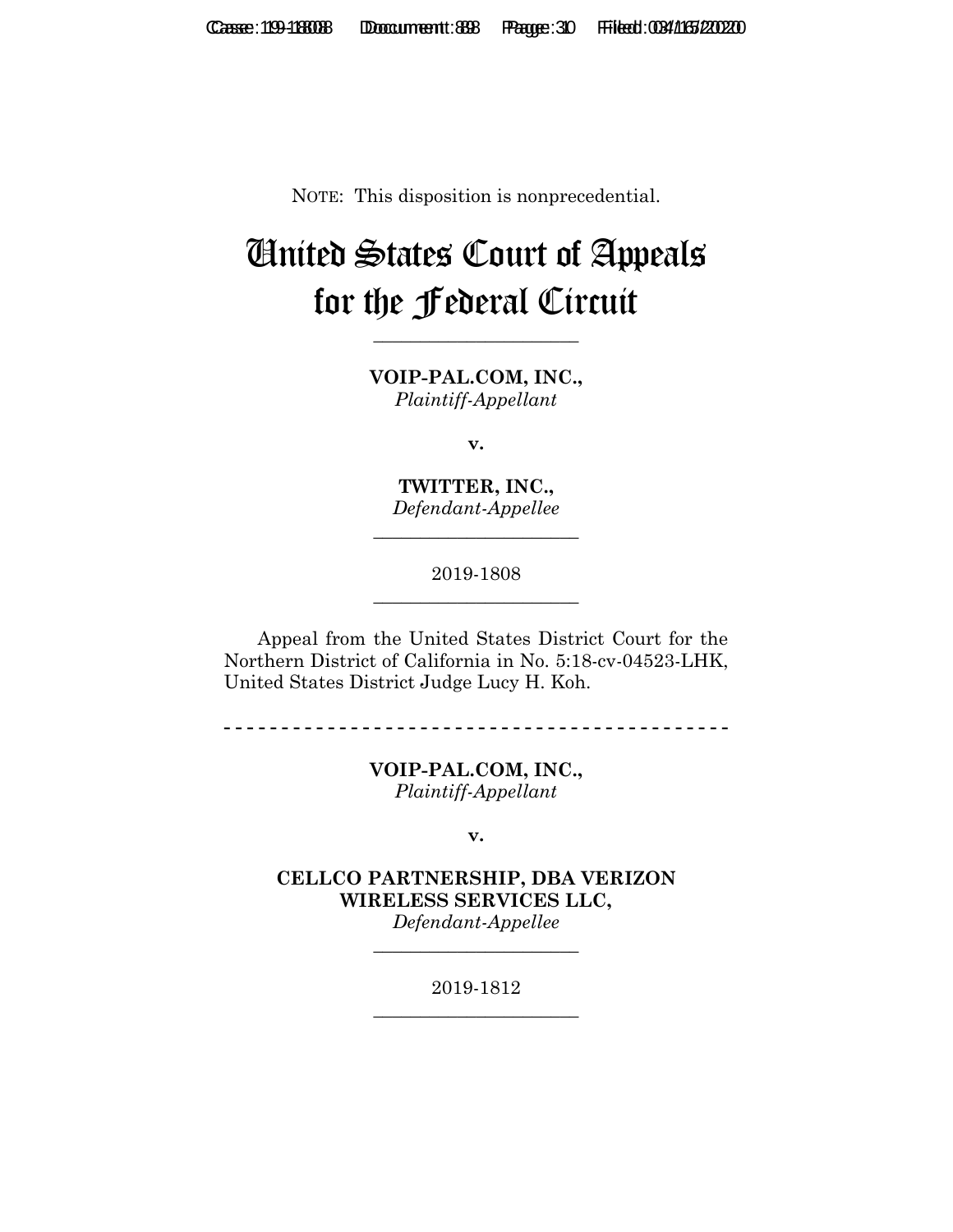Appeal from the United States District Court for the Northern District of California in No. 5:18-cv-06054-LHK, United States District Judge Lucy H. Koh.

**- - - - - - - - - - - - - - - - - - - - - - - - - - - - - - - - - - - - - - - - - - - -**

**VOIP-PAL.COM, INC.,** *Plaintiff-Appellant*

**v.**

**AT&T CORP.,** *Defendant-Appellee*

**\_\_\_\_\_\_\_\_\_\_\_\_\_\_\_\_\_\_\_\_\_\_**

2019-1813 **\_\_\_\_\_\_\_\_\_\_\_\_\_\_\_\_\_\_\_\_\_\_**

Appeal from the United States District Court for the Northern District of California in No. 5:18-cv-06177-LHK, United States District Judge Lucy H. Koh.

-------------------------------------

**VOIP-PAL.COM, INC.,** *Plaintiff-Appellant*

**v.**

**APPLE, INC.,** *Defendant-Appellee*

**\_\_\_\_\_\_\_\_\_\_\_\_\_\_\_\_\_\_\_\_\_\_**

2019-1814 **\_\_\_\_\_\_\_\_\_\_\_\_\_\_\_\_\_\_\_\_\_\_**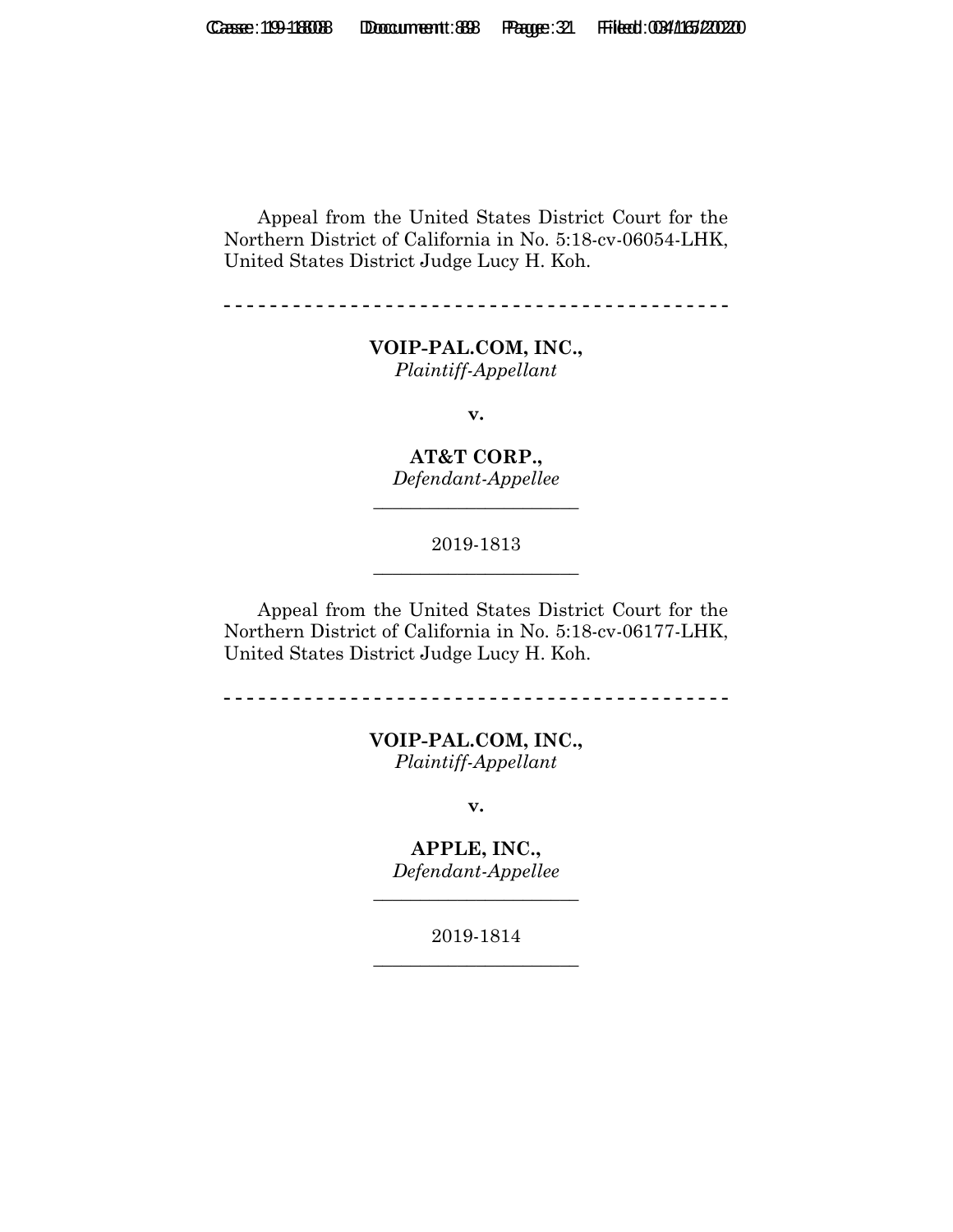Appeal from the United States District Court for the Northern District of California in No. 5:18-cv-06217-LHK, United States District Judge Lucy H. Koh.

**\_\_\_\_\_\_\_\_\_\_\_\_\_\_\_\_\_\_\_\_\_\_**

#### **JUDGMENT \_\_\_\_\_\_\_\_\_\_\_\_\_\_\_\_\_\_\_\_\_\_**

LEWIS EMERY HUDNELL, III, Hudnell Law Group PC, Mountain View, CA, argued for plaintiff-appellant.

 MARK ANDREW PERRY, Gibson, Dunn & Crutcher LLP, Washington, DC, argued for all defendants-appellees. Defendant-appellee Apple, Inc. also represented by ANDREW WILHELM; RYAN IWAHASHI, Palo Alto, CA; JOHN M. DESMARAIS, AMEET MODI, Desmarais LLP, New York, NY; PETER CURTIS MAGIC, San Francisco, CA.

 GENE WHAN LEE, Perkins Coie LLP, New York, NY, for defendant-appellee Twitter, Inc. Also represented by NATHAN K. KELLEY, Washington, DC.

 FRANK C. CIMINO, JR., Venable LLP, Washington, DC, for defendant-appellee Cellco Partnership. Also represented by MEGAN S. WOODWORTH; WILLIAM HECTOR, San Francisco, CA.

 MICHAEL HAWES, Baker Botts, LLP, Houston, TX, for defendant-appellee AT&T Corp. Also represented by LAUREN J. DREYER, Washington, DC.

 LEWIS EMERY HUDNELL, III, Hudnell Law Group PC, Mountain View, CA, for amici curiae Raymond A. Mercado, RPost Holdings, Incorporated, RPost Communications Limited, RMail Limited.

THIS CAUSE having been heard and considered, it is

 $\mathcal{L}_\text{max}$  and  $\mathcal{L}_\text{max}$  and  $\mathcal{L}_\text{max}$  and  $\mathcal{L}_\text{max}$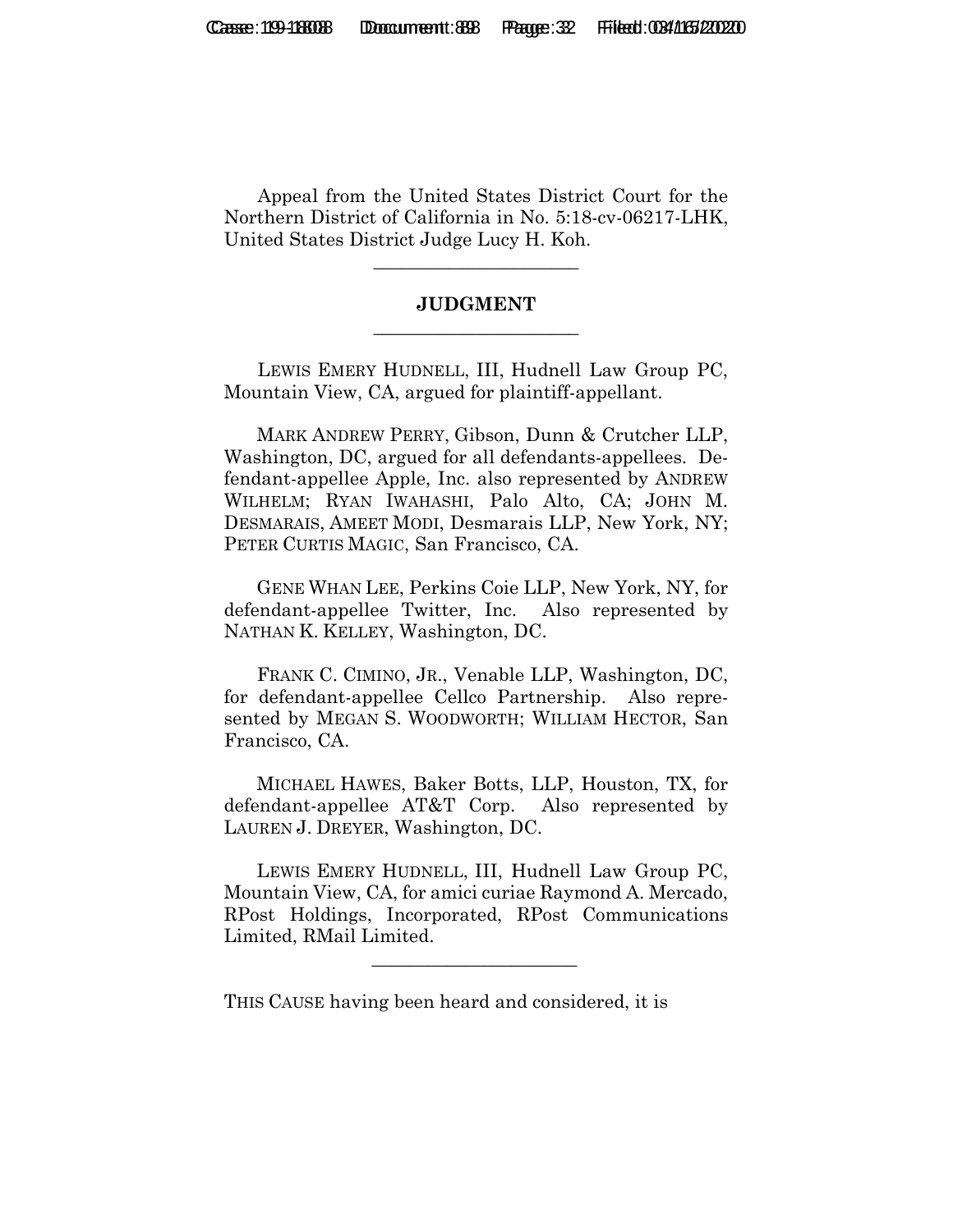ORDERED and ADJUDGED:

 PER CURIAM (NEWMAN, LOURIE, and O'MALLEY, *Circuit Judges*).

#### **AFFIRMED. See Fed. Cir. R. 36.**

ENTERED BY ORDER OF THE COURT

March 16, 2020 Date

/s/ Peter R. Marksteiner Peter R. Marksteiner Clerk of Court